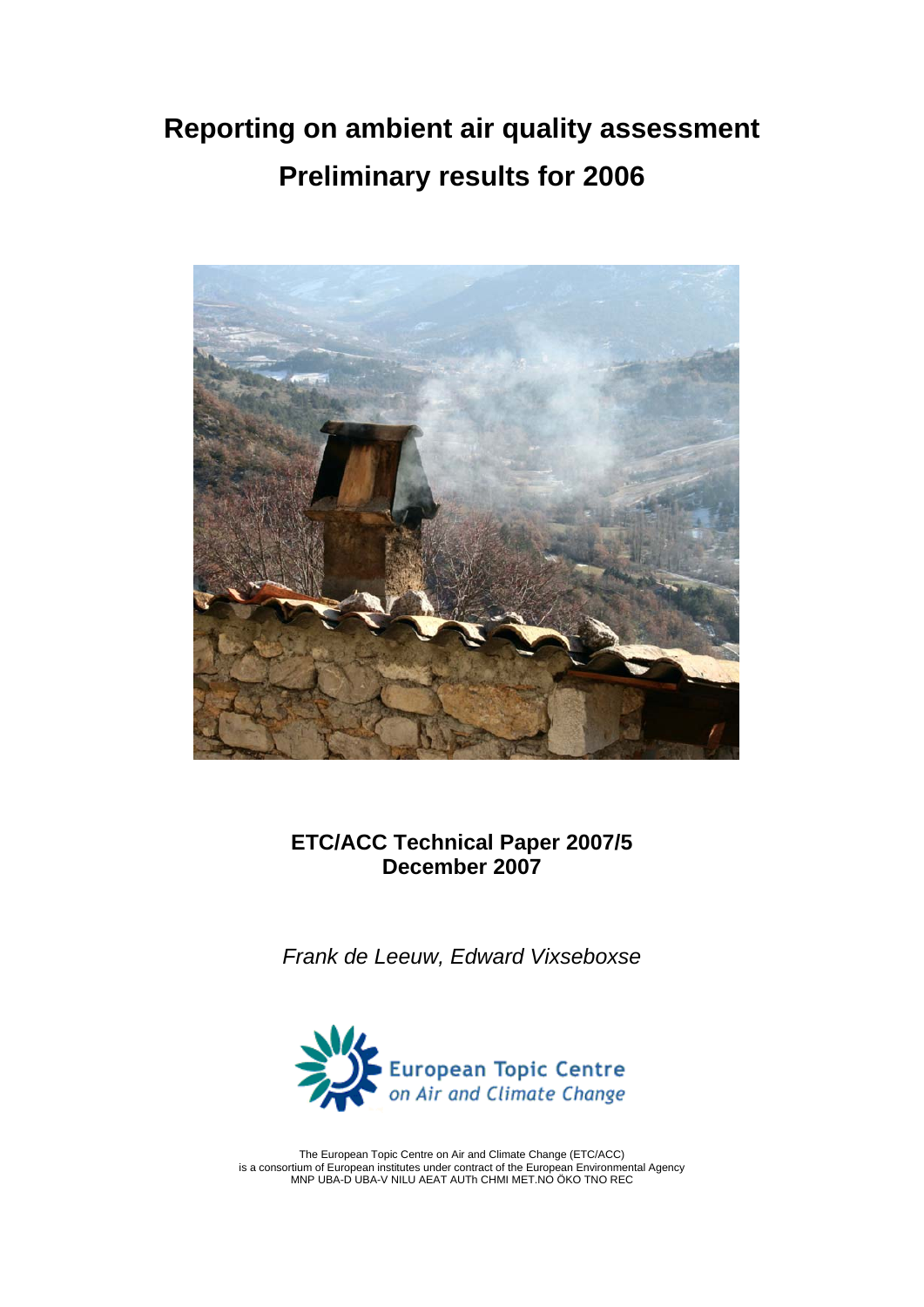*Cover page: Breaching of the PM10 limit values is observed in almost all Member States. Wood burning is an important source of primary PM10.* 

*Cover photo © Frank de Leeuw* 

*Author affiliation* 

*Frank de Leeuw, Edward Vixseboxse, Netherlands Environmental Assessment Agency (MNP), Bilthoven, The Netherlands.* 

*Disclaimer. This technical paper has not been subjected to EEA member country review. It does not represent the formal views of the European Environment Agency.* 

*© ETC/ACC, 2007. ETC/ACC Technical paper 2007/5. European Topic Centre on Air and Climate Change PO Box 3031 3720 AH Bilthoven The Netherlands Phone +31 30 2743550 Fax +31 30 2744433 Email etcacc@mnp.nl Website http://air-climate.eionet.eu.int/*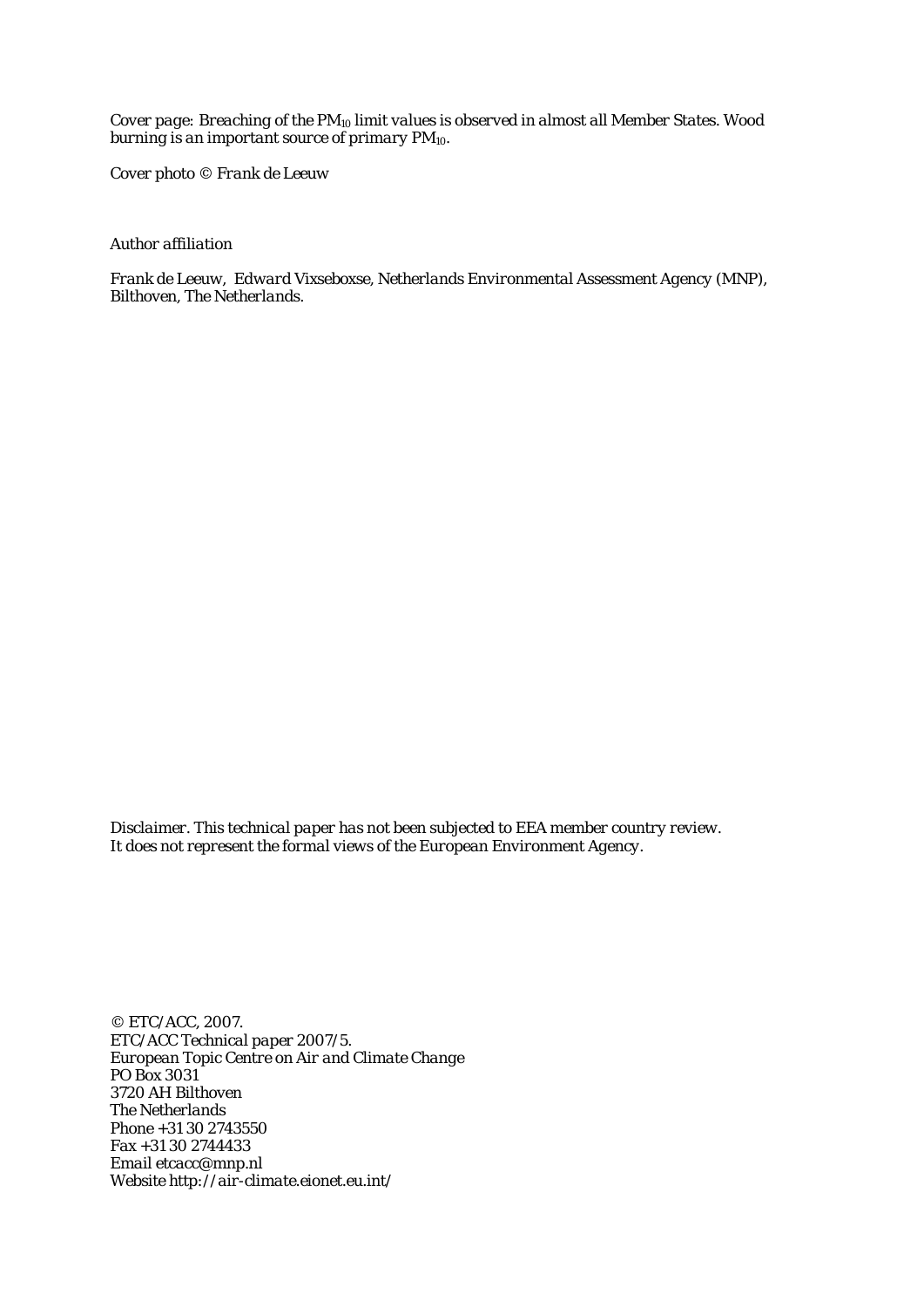## <span id="page-2-0"></span>**Summary**

EU Member States have submitted annual reports on air quality in 2006 to the European Commission under the Air Quality Framework Directive (96/62/EC). The reports were provided in the form of a predefined questionnaire. The present report gives a preliminary overview and analysis of the submitted information.

This report is based on information available at the European Topic Centre on Air and Climate Change on 27 November (that is, nearly 2 months after the official submission deadline). By that date, questionnaires from Luxembourg, Malta and of several regions within Italy were missing.

The analyses indicate that the designation of zones seems to be incomplete in a number of Member States. Zones designated for the protection of human health should cover the whole territory and the total population of a Member State. A nearly complete coverage is in general found for sulphur dioxide, nitrogen dioxide, PM10 (with exceptions for Belgium and Estonia) and ozone (except France). Lower coverages are found in the case of lead, benzene and carbon monoxide.

The number of zones where an exceedance of the limit or target values has been observed in 2006 does not differ strongly from the numbers observed in 2005. The limit values of  $PM_{10}$  (daily and annual) and nitrogen dioxide (annual) and the target value of ozone are the most frequently exceeded. Exceedances of the limit value of sulphur dioxide (both hourly and daily), carbon monoxide and lead are observed in a small number of zones (less than 5%).

The monitoring information on  $PM<sub>2.5</sub>$  concentrations is still limited: 20 Member States report data for 294 stations which is similar to the situation in 2005. Exceedances of the limit value of 25  $\mu$ g/m<sub>3</sub> as annual mean are observed in 12 of the 20 Member States on reporting  $PM_{2.5}$ .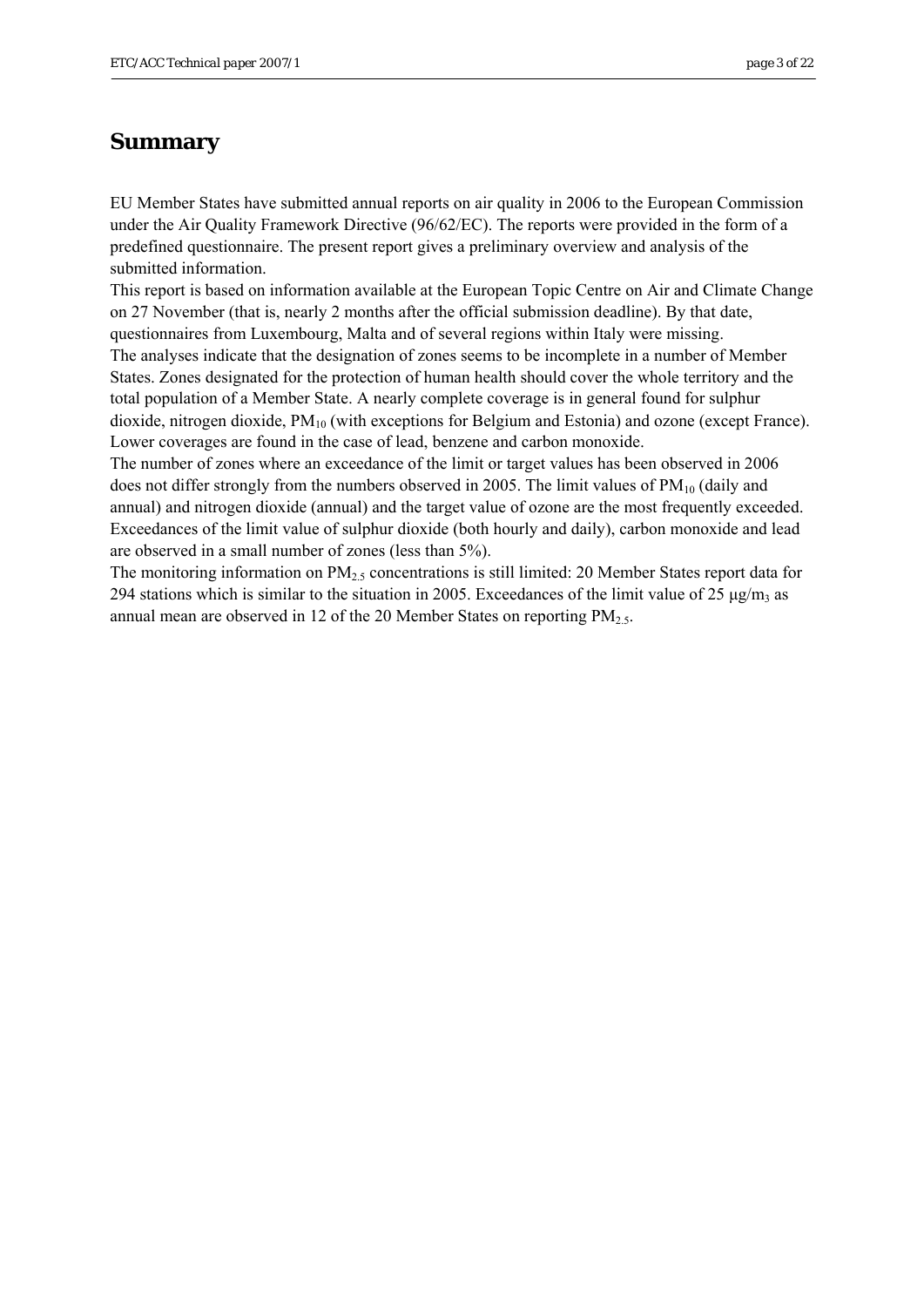## Table of contents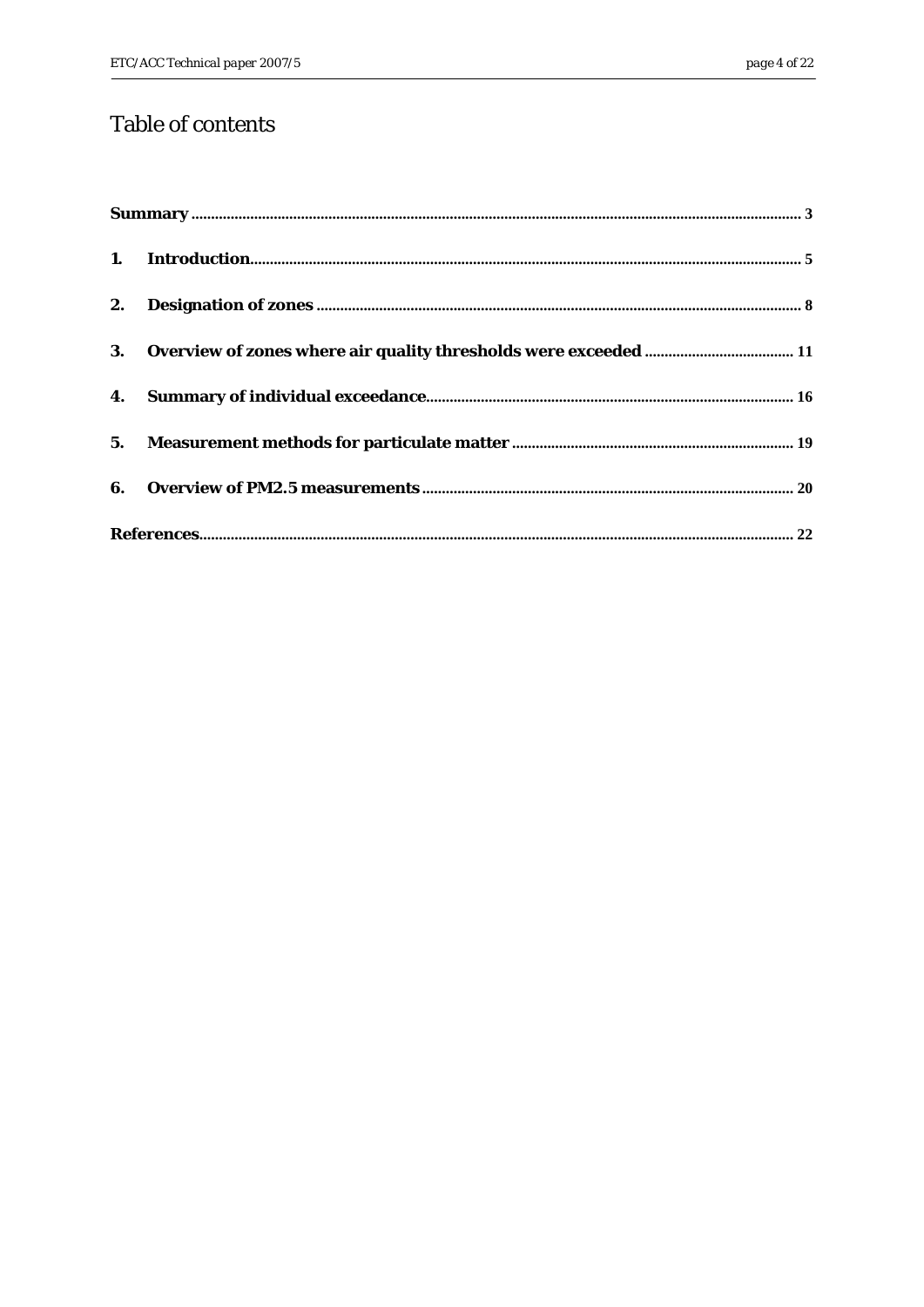## <span id="page-4-0"></span>**1. Introduction**

This document gives a first preliminary overview of the annual reports by Member States to the European Commission on the results of the assessment of their air quality in 2006. These reports have been submitted under the Air Quality Framework Directive<sup>[1](#page-4-1)</sup>, following Commission Decision  $2004/461/EC^2$  $2004/461/EC^2$ , which specifies the information to be sent in detail and provides a set of forms to be filled in. In the remaining of this report this Decision will be called 'the AQ questionnaire' or, when the context is clear, simply 'the questionnaire'.

This report has been prepared by the European Topic Centre on Air and Climate Change (ETC/ACC) of the European Environment Agency upon a request of DGEnvironment. A more extensive analysis of the 2006-questionnaire is foreseen to be available by November 2008.

### **Member State reports addressed in this document**

This document deals with the reports by the 27 EU Member States on the year 2006 submitted under the First Daughter Directive<sup>[3](#page-4-3)</sup>, the Second Daughter Directive<sup>[4](#page-4-4)</sup> and the Third Daughter Directive<sup>[5](#page-4-5)</sup>. The year 2006 is the first year for reporting by the new Member States Romania and Bulgaria. The assessments in this report are based on the information received by ETC/ACC before 27 November 2007 (note that the official deadline was 1 October 2007). At that moment Luxembourg and Malta have not submitted any information. Italy has delivered parts of the questionnaire: from 12 of the 21 regions a separate questionnaire has been received. Gibraltar submitted its questionnaire separately from the UK. Separate (regional) questionnaires for one Member State complicate and delay the processing of the data.

Norway has voluntary submitted a questionnaire which has been included in the analyses.

### **Reporting under the Exchange of Information Decision**

In parallel to the reporting under the Framework Directive, which mainly focuses on compliance checking with obligations under the air quality directives, such as limit values, Member States are sending detailed information from their monitoring networks each year under the Exchange of Information Decision (EoI)<sup>[6](#page-4-6)</sup>. These extensive reports contain to a large extent individual 'raw' data (e.g. all hourly concentrations) and include extensive complementary information about the monitoring stations (metadata). The European Topic Centre on Air and Climate Change publishes annually an assessment of these reports (see, for the assessment of the 2005-data: Mol et al., 2007). To avoid duplicate reporting by Member States, some of the data that are needed for evaluating the reports under the Framework Directive (particularly the metadata of stations) are only sent under EoI. Deadline for submitting the EoI information is 1 October. The processing of the 2006 EoI-data is in full progress while preparing this report and is therefore not yet available. Assessment of those parts of the questionnaire related to monitoring stations has to be postponed until the EoI reporting cycle is finished. These aspects will be discussed in the final assessment report (November 2008).

 $\frac{1}{1}$ Council Directive 96/62/EC on ambient air quality assessment and management.

<sup>2</sup> Commission Decision 2004/461/EC laying down a AQ questionnaire to be used for annual reporting on ambient air quality assessment under Council Directives 96/62/EC and 1999/30/EC and under Directives 2000/69/EC and 2002/3/EC of the European Parliament and of the Council.

<sup>3</sup> Council Directive 1999/30/EC relating to limit values for sulphur dioxide, nitrogen dioxide and oxides of nitrogen, particulate matter and lead in ambient air (amended by Commission Decision 2001/744/EC).

<sup>4</sup> Directive 2000/69/EC relating to limit values of benzene and carbon monoxide in ambient air.

<sup>5</sup> Directive 2002/3/EC relating to ozone in ambient air.

<span id="page-4-6"></span><span id="page-4-5"></span><span id="page-4-4"></span><span id="page-4-3"></span><span id="page-4-2"></span><span id="page-4-1"></span><sup>6</sup> Council Decision 97/101/EC establishing a reciprocal exchange of information and data from network and individual stations measuring ambient air pollution within the Member States (amended by Commission Decision 2001/752/EC).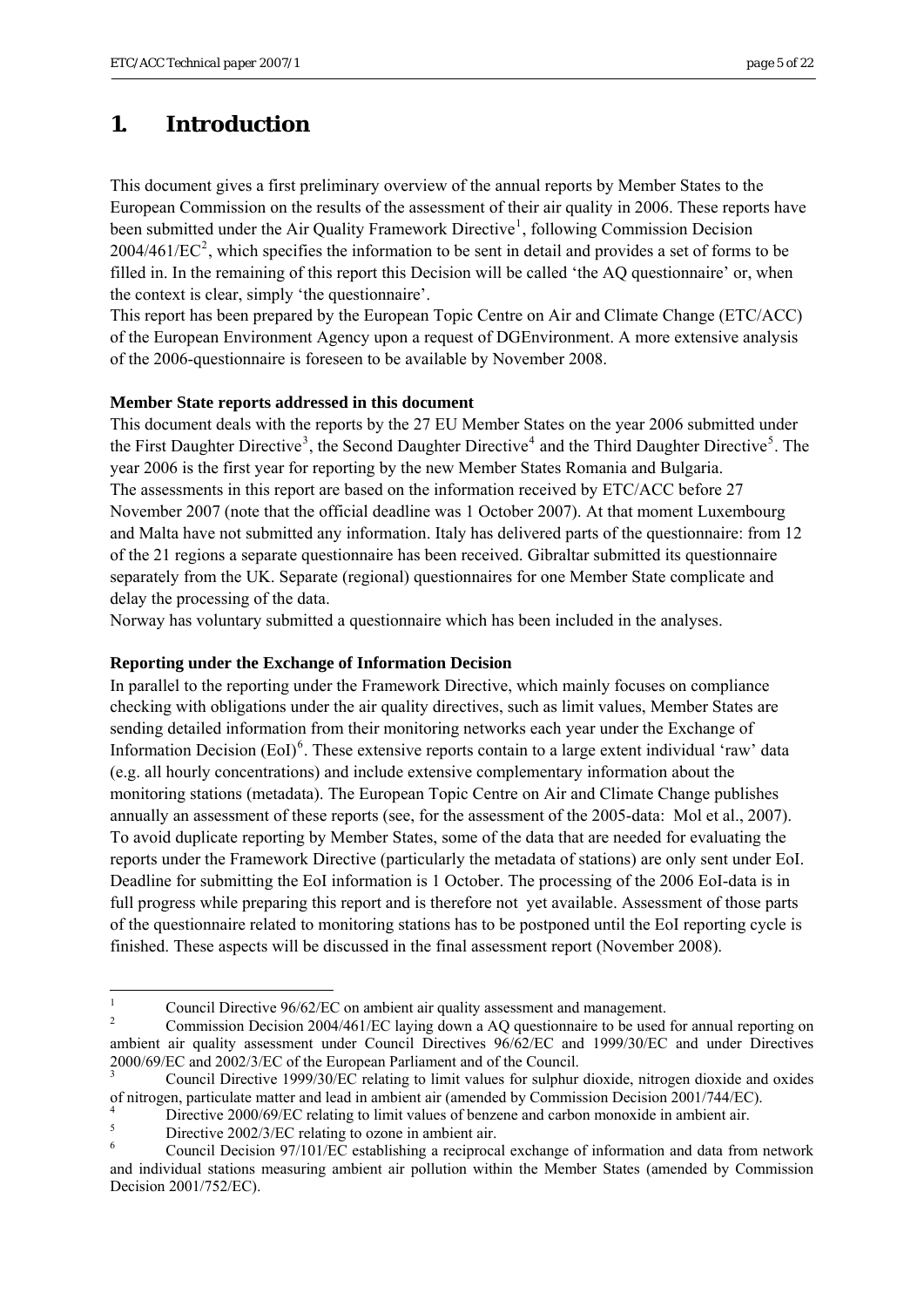### **Quality of the data received and implications for this overview**

To facilitate the submission of the data, the Commission has made the AQ questionnaire available to the Member States in Excel format. This format does not reject erroneous data, and during the processing numerous small errors, e.g. spurious spaces, had to be removed before all reports could be joined in a database. A second form of trivial errors is the use of other symbols than prescribed in the questionnaire, for example, ticking an "o", "x" or "+" in stead of the prescribed "y"; using a comma as separator while the semi-colon is prescribed. Although in general the information is unambiguous, a time consuming correction of this type of errors is necessarily for an automatic processing of the data. There were also errors that required more insight for correction, such as inconsistent use of zone and pollutant codes or use of codes that were not allowed. Another difficult type of error is that MS do not use the same codes for stations in the AQ questionnaire and EoI reports.

As far as reasonable, it was attempted to resolve these errors by expert judgement. In order to make a fast publication of this initial assessment possible, no feedback<sup>[7](#page-5-0)</sup> with the MS was sought in this stage. It is most likely that we made mistakes while making corrections or completing the missing information. In view of these corrections and remaining mistakes, this preliminary report provides only a statistical overview of the air quality status at the national level. Not all aspects of the questionnaire will be discussed here. Focus will be on the designation of zone and their air quality status. The number and reasons of exceedances of the limit or target values will be briefly discussed. In chapter 6 a summary of the  $PM<sub>2.5</sub>$  concentrations as measured in 2006 will be presented. More detailed information will be presented in the final report.

| <b>Abbreviations used</b> |  |
|---------------------------|--|
|                           |  |

| Member States have been abbreviated following the ISO3166-1 country alpha-2 code':<br>Austria: AT; Belgium: BE; Cyprus: CY; Czech Republic: CZ; Denmark: DK; Estonia: EE;<br>Finland: FI; France: FR; Germany: DE; Greece: GR; Hungary: HU; Ireland: IE; Italy: IT;<br>Latvia: LV; Lithuania: LT; Luxembourg: LU; Malta: MT; Netherlands: NL; Poland: PL;<br>Portugal: PT; Slovakia: SK; Slovenia: SI; Spain: ES; Sweden: SE; United Kingdom: GB <sup>2</sup> ,<br>and Norway: NO. |                                                                                                             |  |  |  |  |  |  |  |  |
|------------------------------------------------------------------------------------------------------------------------------------------------------------------------------------------------------------------------------------------------------------------------------------------------------------------------------------------------------------------------------------------------------------------------------------------------------------------------------------|-------------------------------------------------------------------------------------------------------------|--|--|--|--|--|--|--|--|
| AQ questionnaire<br>Questionnaire on air quality set out by Commission Decision<br>2004/461/EC<br>questionnaire                                                                                                                                                                                                                                                                                                                                                                    |                                                                                                             |  |  |  |  |  |  |  |  |
| CO                                                                                                                                                                                                                                                                                                                                                                                                                                                                                 | Carbon monoxide                                                                                             |  |  |  |  |  |  |  |  |
| Eol                                                                                                                                                                                                                                                                                                                                                                                                                                                                                | Exchange of Information Decision: Council Decision 97/101/EC,<br>amended by Commission Decision 2001/752/EC |  |  |  |  |  |  |  |  |
| <b>EU27</b>                                                                                                                                                                                                                                                                                                                                                                                                                                                                        | The 27 EU Member States after accession of 12 new Member<br>States in 2004 and 2007                         |  |  |  |  |  |  |  |  |
| $\mathsf{IV}$                                                                                                                                                                                                                                                                                                                                                                                                                                                                      | Limit value                                                                                                 |  |  |  |  |  |  |  |  |
| <b>MOT</b>                                                                                                                                                                                                                                                                                                                                                                                                                                                                         | Margin of Tolerance (see the legend to Tables 3 and 4)                                                      |  |  |  |  |  |  |  |  |
| <b>MS</b>                                                                                                                                                                                                                                                                                                                                                                                                                                                                          | Member State(s)                                                                                             |  |  |  |  |  |  |  |  |
| NO <sub>2</sub>                                                                                                                                                                                                                                                                                                                                                                                                                                                                    | Nitrogen dioxide                                                                                            |  |  |  |  |  |  |  |  |
| NO <sub>x</sub>                                                                                                                                                                                                                                                                                                                                                                                                                                                                    | Nitrogen oxides                                                                                             |  |  |  |  |  |  |  |  |
| Ph                                                                                                                                                                                                                                                                                                                                                                                                                                                                                 | Lead                                                                                                        |  |  |  |  |  |  |  |  |
| $PM_{10}$                                                                                                                                                                                                                                                                                                                                                                                                                                                                          | Particulate matter composed of particles smaller than 10<br>micrometer in aerodynamic diameter              |  |  |  |  |  |  |  |  |
| PM <sub>2.5</sub>                                                                                                                                                                                                                                                                                                                                                                                                                                                                  | Particulate matter composed of particles smaller than 2.5                                                   |  |  |  |  |  |  |  |  |

<span id="page-5-0"></span><sup>–&</sup>lt;br>7 Directly after the submission deadline a feedback has been sent to the national contact persons (on 19 October). This feedback concerned the quantity (the number of zones, number of exceedances, etc.) not the quality or consistency of the information in the questionnaire. The first feedback action, however, resulted in a few cases in a revision of the questionnaire. Revisions received before or on 19 November have been included in this report. A feedback with the MS on the quality of the information is planned in the beginning of 2008; emphasis will initially be on a correct and complete definition of the zones.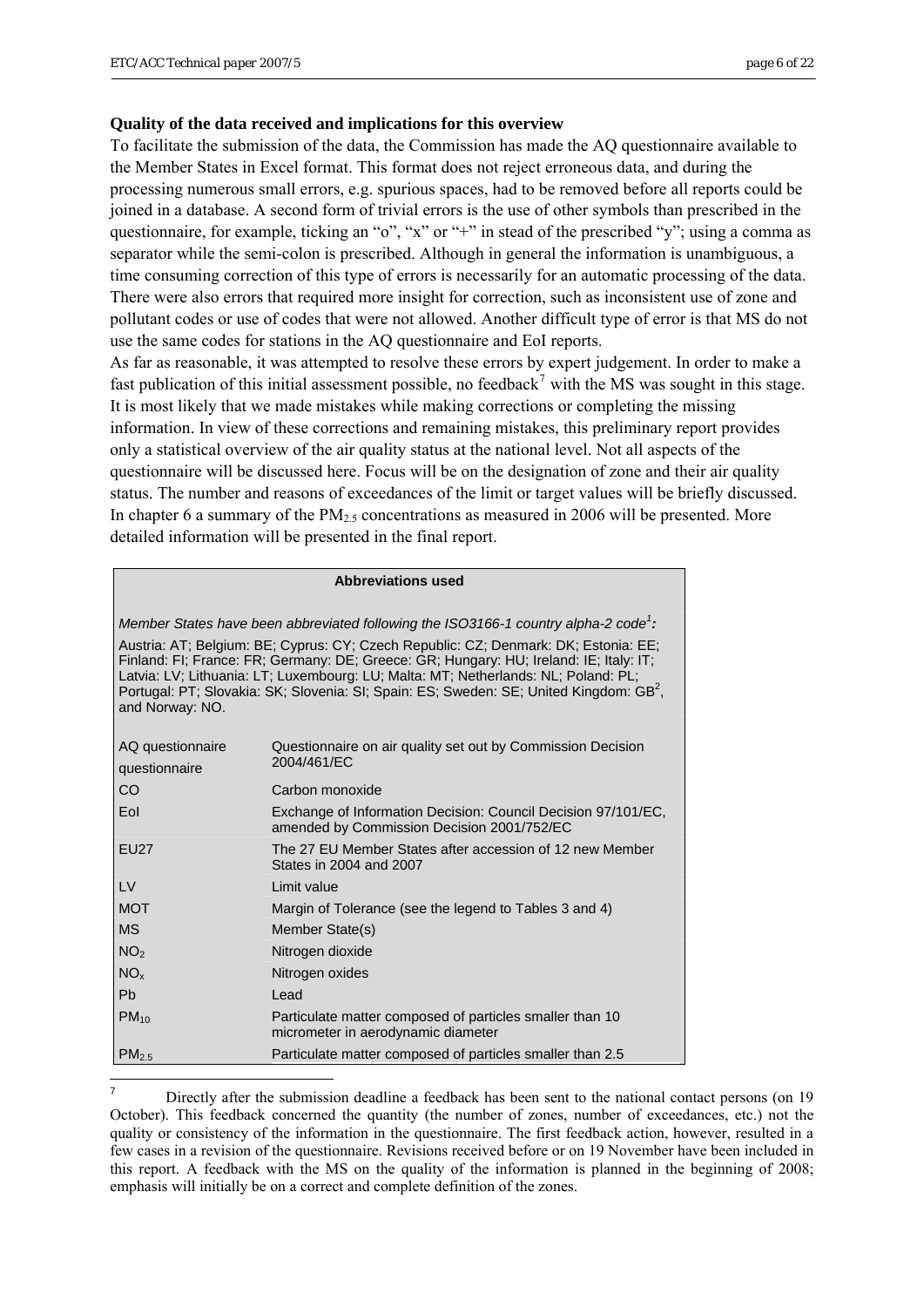<span id="page-6-0"></span>

|                 | micrometer in aerodynamic diameter |
|-----------------|------------------------------------|
|                 | Ozone                              |
| $O_3$<br>$SO_2$ | Sulphur dioxide                    |
| <b>TV</b>       | Target value $(O_3)$               |
| <b>LTO</b>      | Long Term Objective $(O_3)$        |

**Notes** 

1: see <http://www.iso.ch/iso/en/prods-services/iso3166ma/02iso-3166-code-lists/index.html> 2. including Gibraltar.

## *Disclaimer*

This report contains summary information based on data delivered before  $27$  November<sup>[8](#page-6-0)</sup>, that is, within less then two months after the deadline set by the decision. The information describing the situation in 2006 is based on the submitted information only. Information submitted under the EoI is being processed and is therefore not yet available as additional input in the assessment. For processing the information, the ETC/ACC has, where needed, corrected or completed the information. Due to time constraints the Member States have not been consulted in this process. Hence, this report should be regarded as preliminary and it cannot be used for legal compliance checking.

 $\frac{1}{8}$  After 27 November while preparing report questionnaire from four additional Italian regions and from Iceland have been received; Belgium Finland, Italy (one region) and Spain have submitted updates of their questionnaire. This newly received information has not been included in this preliminary assessment.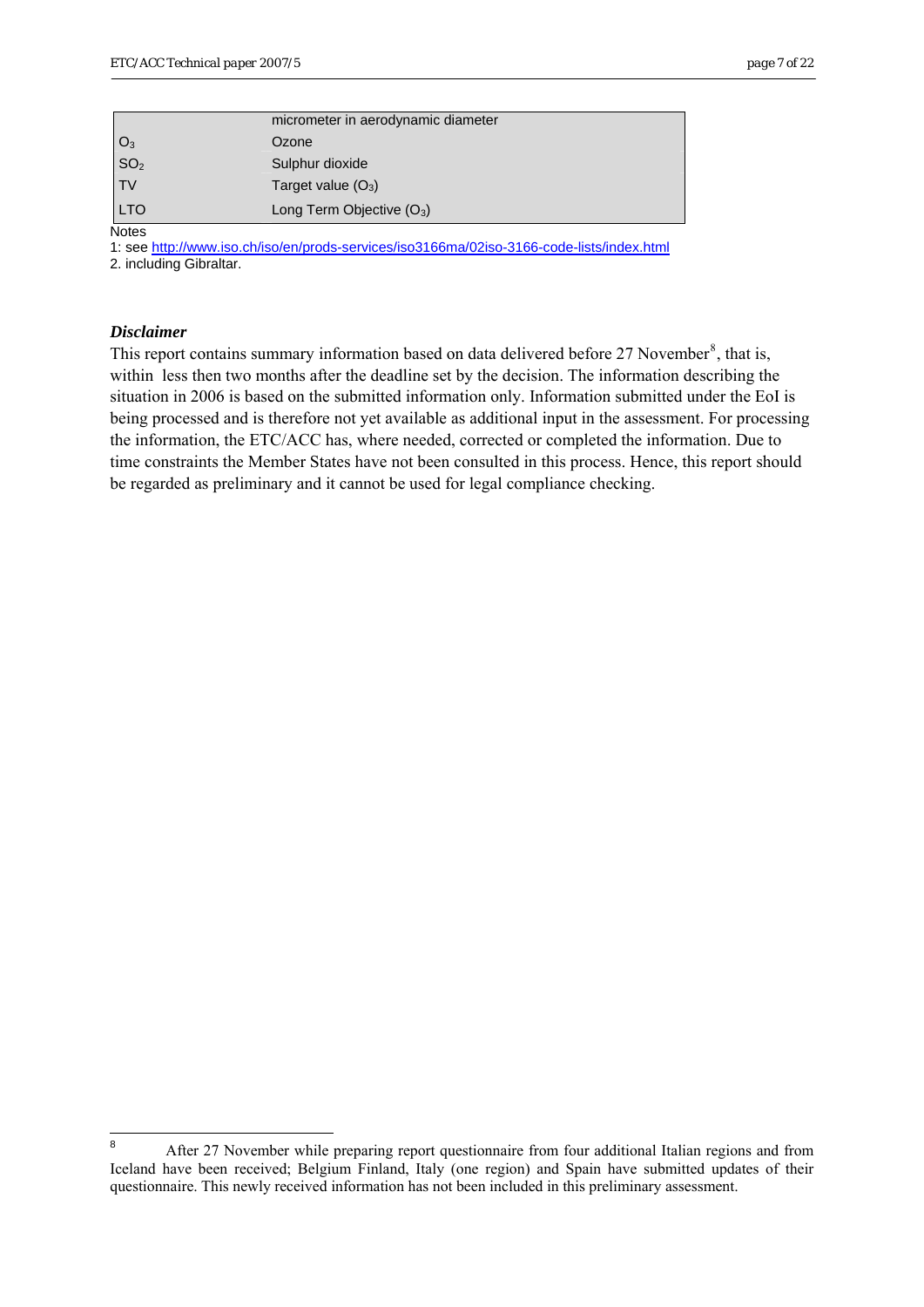## <span id="page-7-0"></span>**2. Designation of zones**

Designated zones in the Member States to assess and manage air quality vary widely dependant on the chosen variable: size, population, measured individual pollutant or types of protection targets. The total number of zones that Member States design to assess and manage air quality is not strictly defined. Member States are free in defining their own zone structure and characteristics (population and area)which makes mutual comparison of final results between countries more difficult.

Table 1 gives an overview of the total number of zones defined for 2006. The total number of 1027 zones is, notwithstanding the enlargement with Bulgaria (6 zones) and Romania (4 zones), lower than in 2005 (1064 zones, Vixseboxse and de Leeuw, 2007). This difference is mainly caused by the missing information from Italy: only 12 from the 21 regions have submitted a questionnaire. Minor differences are seen for Germany (plus 2 zones), Spain (minus 2 zones) France (minus 1 zone), United Kingdom (plus 1 zone, namely Gibraltar). However, similar numbers as last year does not necessarily implies the designation of zones is similar in both years as zone boundaries or designation between pollutants may have been changed.

*Table 1. Number of zones per Member State in 2006, including the designation of the zones for individual pollutants or types of protection targets.* 

|             |                         |                         | <b>SO2</b>              | NO <sub>2</sub>         | <b>NOx</b>              |                  |                         |                                             |                         |                         |
|-------------|-------------------------|-------------------------|-------------------------|-------------------------|-------------------------|------------------|-------------------------|---------------------------------------------|-------------------------|-------------------------|
|             | total                   | health                  | ecosyst<br>em           | health                  | vegetati<br>on          | <b>PM10</b>      | Pb                      | benzen<br>$\mathsf{e}% _{t}\left( t\right)$ | CO                      | O <sub>3</sub>          |
| AT          | 19                      | 11                      | 11                      | 11                      | 8                       | 11               | 11                      | 11                                          | 11                      | 11                      |
| <b>BE</b>   | 17                      | 12                      | 12                      | 11                      | 11                      | 10               | 13                      | 8                                           | 8                       | 9                       |
| BG          | 6                       | 6                       | 6                       | 6                       | 6                       | 6                | $\,6\,$                 | 6                                           | 6                       | 6                       |
| CY          | $\mathbf{1}$            | $\mathbf{1}$            | $\mathbf{1}$            | $\mathbf{1}$            | $\mathbf{1}$            | $\mathbf{1}$     | $\mathbf{1}$            | $\mathbf{1}$                                | $\mathbf{1}$            | $\mathbf{1}$            |
| CZ          | 15                      | 15                      | 15                      | 15                      | 15                      | 15               | 15                      | 15                                          | 15                      | 15                      |
| DE          | 120                     | 74                      | 85                      | 80                      | 94                      | 77               | 67                      | 79                                          | 79                      | 63                      |
| DK          | 10                      | 3                       | 3                       | 9                       | 5                       | $\boldsymbol{9}$ | $\sqrt{2}$              | $\overline{4}$                              | $\boldsymbol{9}$        | $\boldsymbol{9}$        |
| EE          | $\overline{\mathbf{4}}$ | $\overline{\mathbf{4}}$ | $\overline{4}$          | $\overline{\mathbf{4}}$ | $\overline{4}$          | $\overline{2}$   | $\pmb{0}$               | $\pmb{0}$                                   | 3                       | $\overline{\mathbf{4}}$ |
| ES          | 138                     | 138                     | 28                      | 138                     | 29                      | 138              | 138                     | 138                                         | 138                     | 138                     |
| FI          | 18                      | 14                      | $\mathbf{1}$            | 14                      | $\mathbf{1}$            | 14               | 14                      | 3                                           | 14                      | $\overline{\mathbf{c}}$ |
| <b>FR</b>   | 88                      | 81                      | 74                      | 86                      | 79                      | 81               | 28                      | 36                                          | 33                      | 60                      |
| GB          | 44                      | 44                      | 44                      | 44                      | 44                      | 44               | 44                      | 44                                          | 44                      | 44                      |
| GR          | $\overline{\mathbf{4}}$ | 4                       | $\overline{4}$          | 4                       | $\overline{4}$          | 4                | $\mathbf 0$             | $\mathbf{1}$                                | $\overline{4}$          | $\overline{4}$          |
| HU          | 11                      | 11                      | 11                      | 11                      | 11                      | 11               | 11                      | 11                                          | 11                      | 11                      |
| IE          | $\overline{\mathbf{4}}$ | 1                       | 1                       | 1                       | $\mathbf{1}$            | 4                | $\overline{4}$          | $\overline{\mathbf{4}}$                     | $\overline{\mathbf{4}}$ | 4                       |
| IT          | 97                      | 65                      | 52                      | 84                      | 68                      | 77               | 38                      | 62                                          | 71                      | 65                      |
| LT          | 3                       | 3                       | 3                       | 3                       | 3                       | 3                | 3                       | 3                                           | $\mathsf 3$             | 3                       |
| LU          |                         |                         |                         |                         | no information received |                  |                         |                                             |                         |                         |
| LV          | $\overline{\mathbf{c}}$ | $\overline{\mathbf{c}}$ | $\boldsymbol{2}$        | $\mathbf{2}$            | $\overline{2}$          | $\overline{2}$   | $\mathbf{1}$            | $\overline{\mathbf{c}}$                     | $\mathbf{1}$            | $\overline{c}$          |
| MT          |                         |                         |                         |                         | no information received |                  |                         |                                             |                         |                         |
| NL          | 9                       | $\boldsymbol{9}$        | $\boldsymbol{9}$        | $\boldsymbol{9}$        | $\mathbf{1}$            | 9                | $\overline{\mathbf{4}}$ | $\pmb{0}$                                   | $\pmb{0}$               | $\mathbf 0$             |
| PL          | 362                     | 362                     | 314                     | 362                     | 314                     | 362              | 362                     | 362                                         | 362                     | 362                     |
| PT          | 26                      | 25                      | 25                      | 25                      | 25                      | 25               | $\mathbf{1}$            | 21                                          | 15                      | 25                      |
| <b>RO</b>   | $\overline{4}$          | 4                       | $\overline{\mathbf{4}}$ | 4                       | $\overline{4}$          | 4                | $\overline{4}$          | $\overline{4}$                              | $\overline{4}$          | 4                       |
| SE          | 6                       | 6                       | 6                       | 6                       | 6                       | 6                | $\mathbf 0$             | 6                                           | 3                       | 6                       |
| SI          | 9                       | 9                       | 9                       | 6                       | 6                       | 6                | 6                       | 6                                           | 6                       | 6                       |
| SK          | 10                      | 10                      | 10                      | 10                      | 10                      | 10               | 10                      | 10                                          | 10                      | 9                       |
| <b>EU27</b> | 1027                    | 914                     | 734                     | 946                     | 752                     | 931              | 783                     | 837                                         | 855                     | 863                     |
| <b>NO</b>   | $\overline{7}$          | 3                       | 3                       | $\overline{7}$          | $\mathbf 0$             | $\overline{7}$   | $\mathbf 0$             | $\overline{7}$                              | 5                       | 6                       |
| all         | 1034                    | 917                     | 737                     | 953                     | 752                     | 938              | 783                     | 844                                         | 860                     | 869                     |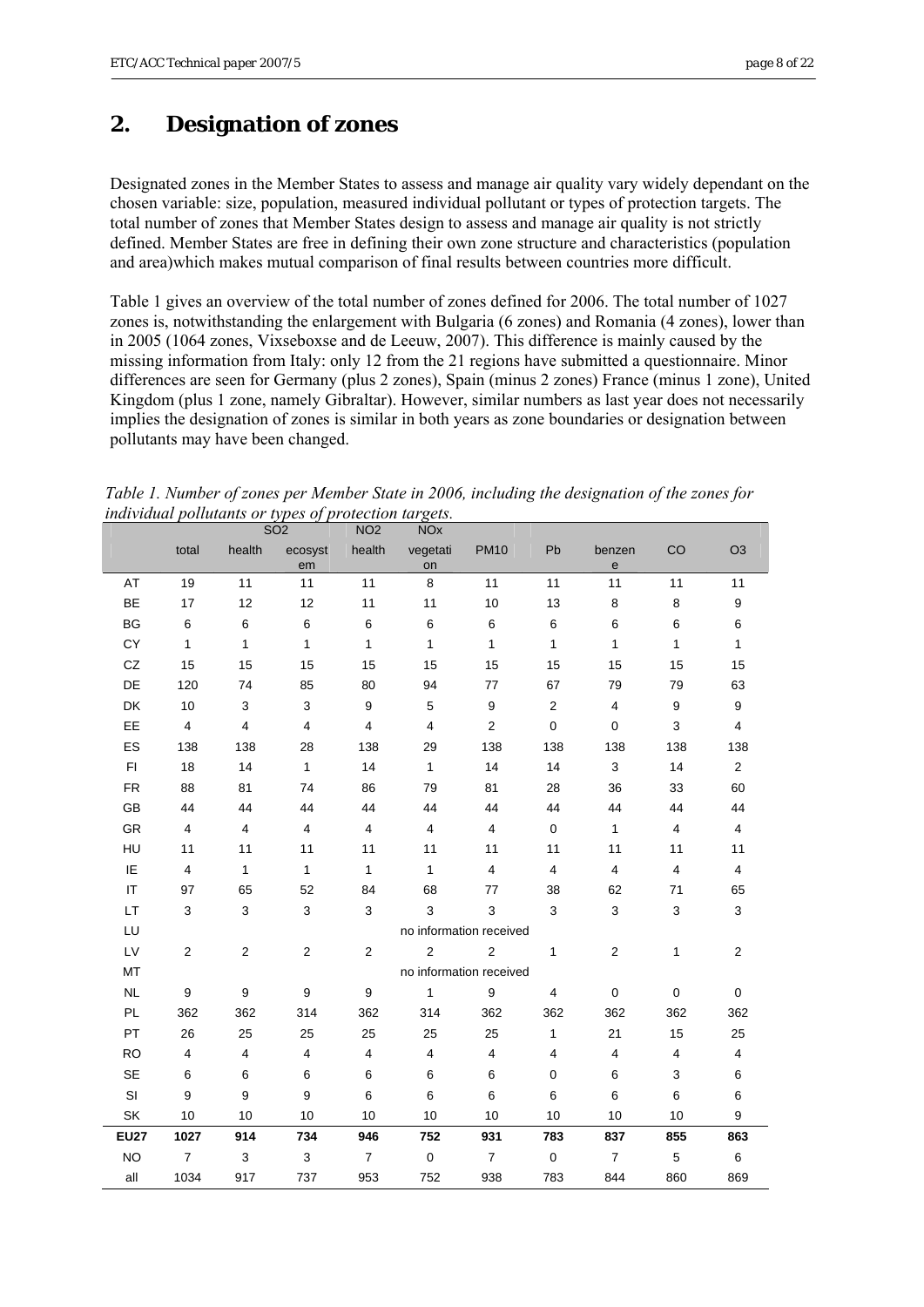The lowest number of zones is found for the two objectives related to the protection of ecosystems and/or vegetation. In relation to the protection of health, the number of zones defined for  $SO_2$ ,  $NO_2$ and  $PM_{10}$  tends to be higher than for the other four pollutants.

About a quarter of the zones has been given the status of agglomeration zone which has certain implications for the number of required monitoring stations. The ratio of the number of agglomerations to the total number of zones varies strongly between the Member States: from 100% classified as agglomeration in Bulgaria, Cyprus and Romania to 3% in Poland with a median value of 35% for the EU27.

Information on population and area of the zones is provided on voluntary basis in most of the case: information on the area is missing for 10% of the zones, information on the population is almost complete (available for 98% of the zones). National totals on area and population the data provided by Eurostat or the FAO has been used here as a reference.

Table 2 gives an overview of the fraction of the total population living in agglomerations. This fraction varies between about 20% For Finland to 100% in Cyprus and Bulgaria. The relative low number for Italy is caused by the incomplete filling of the questionnaire as some regions have not yet reported. On the average about one third of the EU27 population reside in an agglomeration.

*Table 2. Fraction (%) of population living in agglomerations per Member State in 2006, for individual pollutants in relation to health protection.* 

|               | SO <sub>2</sub> | NO <sub>2</sub>          |             |                |             |           |                |
|---------------|-----------------|--------------------------|-------------|----------------|-------------|-----------|----------------|
|               | health          | health                   | <b>PM10</b> | Pb             | benzen<br>e | CO        | O <sub>3</sub> |
| AT            | 25              | 25                       | 25          | 25             | 25          | 25        | 25             |
| BE            | 23              | 23                       | 23          | 23             | 17          | 17        | 17             |
| BG            | 105             | 105                      | 105         | 105            | 105         | 105       | 105            |
| СY            | 95              | 95                       | 95          | 95             | 95          | 95        | 95             |
| CZ            | 27              | 27                       | 27          | 27             | 27          | 27        | 27             |
| DE            | 34              | 34                       | 34          | 33             | 34          | 34        | 34             |
| DK            | 25              | 34                       | 34          | 22             | 34          | 34        | 34             |
| EE            | 35              | 35                       | 35          | $\mathbf 0$    | $\mathbf 0$ | 35        | 35             |
| ES            | 55              | 55                       | 55          | 55             | 55          | 55        | 55             |
| F1            | 19              | 19                       | 19          | 19             | 19          | 19        | 19             |
| FR            | 39              | 39                       | 39          | 29             | 27          | 27        | 28             |
| GB            | 42              | 42                       | 42          | 42             | 42          | 42        | 42             |
| GR            | 41              | 41                       | 41          | $\mathbf 0$    | 33          | 41        | 41             |
| HU            | 24              | 24                       | 24          | 24             | 24          | 24        | 24             |
| IE            | $\mathbf 0$     | $\overline{0}$           | 26          | 26             | 26          | 26        | 26             |
| IT            | 15              | 18                       | 19          | 13             | 17          | 17        | 19             |
| LT            | 26              | 26                       | 26          | 26             | 26          | 26        | 26             |
| LU(a)         |                 |                          |             |                |             |           |                |
| $\mathsf{LV}$ | 32              | 32                       | 32          | 0              | 32          | 32        | 32             |
| MT(a)         |                 |                          |             |                |             |           |                |
| <b>NL</b>     | 30              | 30                       | 30          | 8              | $\mathbf 0$ | $\pmb{0}$ | $\mathbf 0$    |
| <b>PL</b>     | 23              | 23                       | 23          | 23             | 23          | 23        | 23             |
| PT            | 45              | 45                       | 45          | $\mathbf 0$    | 45          | 45        | 45             |
| RO(b)         | $\sim$          | $\overline{\phantom{a}}$ | $\sim$      | $\blacksquare$ | $\sim$      | $\sim$    | $\sim$         |
| SE            | 31              | 31                       | 31          | 0              | 31          | 31        | 31             |
| SI            | 19              | 19                       | 19          | 19             | 19          | 19        | 19             |
| SK            | 12              | 12                       | 12          | 12             | 12          | 12        | 12             |
| <b>EU27</b>   | 32              | 33                       | 33          | 27             | 30          | 30        | 30             |
| <b>NO</b>     | $\pmb{0}$       | 27                       | 27          | $\pmb{0}$      | 27          | 27        | 24             |

(a) no information received

(b) no information on population available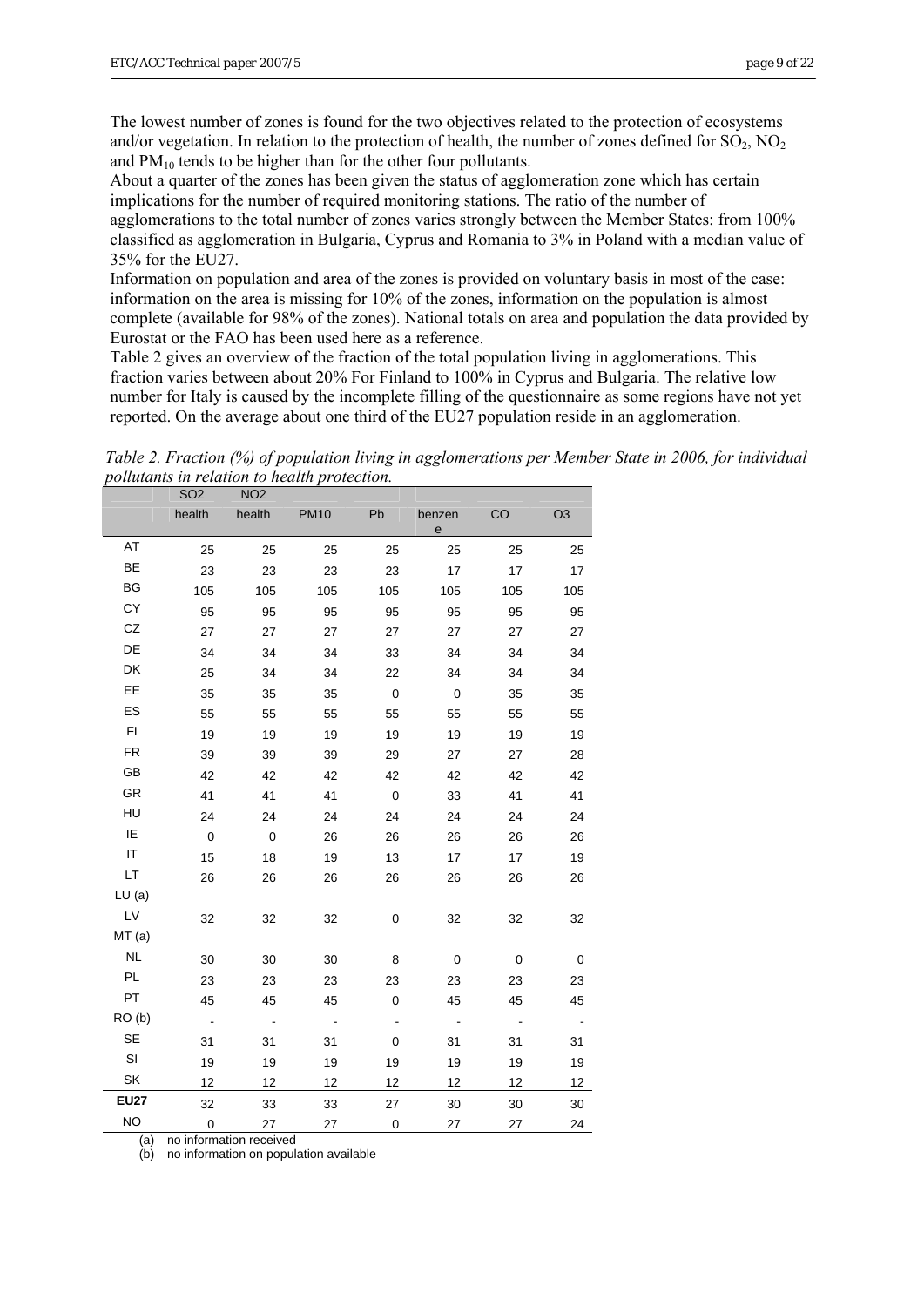

*Figure 1. The total area (top) and population (bottom) of zones designated in relation to health protection as fraction of the national area and population. Note that no questionnaire is available for Luxembourg and Malta; Romania did not provide information on area and population. Information for Italy is based on an incomplete set of questionnaires.* 

The limit values for the protection of human health apply throughout the whole territories of the Member States, so areas that do not belong to any zone related to health protection should not exist. Similar, the population living is zones related to health protections should add up to the national total population numbers. Figure 1 compares the totals of area and population calculated for each of the seven health related objectives with the corresponding national area and population. For most, but not all Member States the total surface area of the health-related zones indeed added up to the total surface area of the country within a range of 5%. Small diviations from the 100% are to be expected in view of the different information sources and by difference in base year of the census.

In nine Member States (AT, BG, CY, CZ, ES, FI, GB, HU, PL) the population totals are the same for the seven pollutants and are close to the 100% indicating that the total territory has been assigned. For the other countries the coverage may add to about 100% but it varies slightly for the various pollutants. This indicates (minor) inconsistencies in the zone designation.

A nearly complete coverage is in general found for  $SO_2$ ,  $NO_2$ ,  $PM_{10}$  (with exceptions for BE and EE) and  $O_3$  (except FR). Lower coverages are found in the case of lead, benzene and CO. Three Member States have not designated zones for one or more pollutants: Estonia (Pb and benzene); Greece (lead) and the Netherlands (benzene, CO and ozone).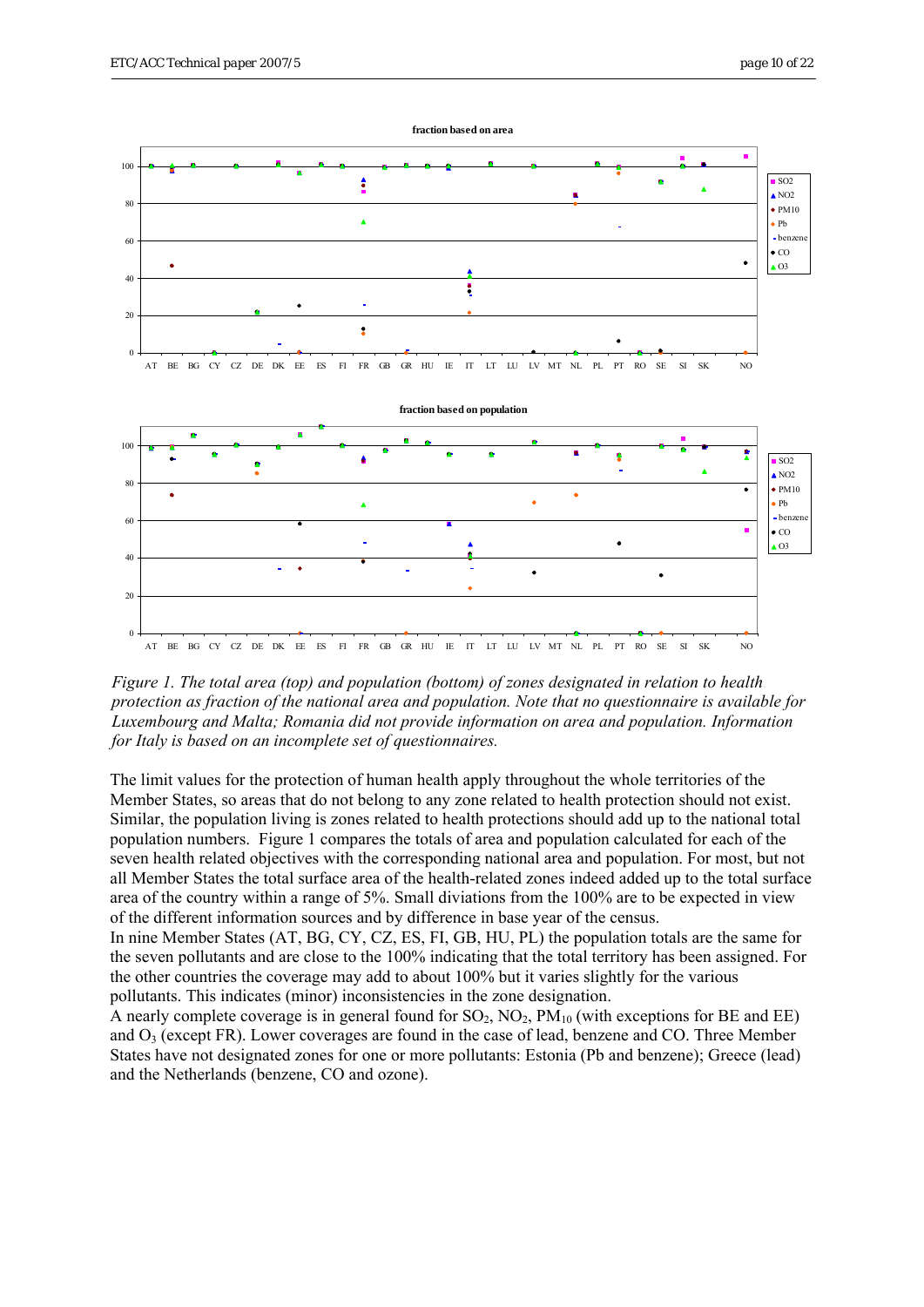1

### <span id="page-10-0"></span>**3. Overview of zones where air quality thresholds were exceeded**

If measurements or model calculations show that a limit value or limit value plus margin of tolerance is exceeded somewhere in the zone, the whole zone is designated as being in exceedance of this threshold. Table 3 summarises the exceedance status of zones<sup>[9](#page-10-0)</sup> per limit value and per Member State. As no questionnaire has been received from Luxembourg and Malta, these countries have not been included in the tables and further discussion.

There are some discrepancies between the number of zones listed in Table 3 and the numbers presented in Table 1. In Table 3 the term *undefined* means that the air quality status in these zones have been defined in form 2 to be applicable for the given combination pollutant/ protection target but the air quality status in the specified zone has not been given in the forms 8 or 9. On the other hand, Table 3 includes information on the AQ status of pollutants for zones which not have been designated for these pollutants. To a large extent these discrepancies might result from mistakes (e.g misprinting zone codes) in the respective forms. It is expected that the discrepancies will not influenced the conclusions at the aggregated level presented here.

Figure 3 shows for all limit/target values the percentage of zones in exceedance. Both for zones and agglomerations the fraction is expressed taking the total number, the total population or the total area of zones and agglomerations, respectively, as reference. The graphs are arranged with the percentages in decreasing order, thus indicating the stringency of the limit/target values. The PM10 daily limit value seems the most difficult to attain, with 43% of the zones and 60% of the population in the EU27 in exceedance of the limit value. The ozone target values, both for health and vegetation, appear to be somewhat less stringent with respect to the number of zones in exceedance. Referring to agglomerations or population, the yearly limit value of  $NO<sub>2</sub>$  has the second highest score. Figure 3 shows that the most frequent exceedance is observed for the daily an d annual limit value of  $PM_{10}$ , the annual limit value of  $NO<sub>2</sub>$  and for the ozone health-related target value. For all the indicators shown in Figure 3, exceedances of the health related target values of  $SO<sub>2</sub>$  (both hourly and daily), lead, CO, and benzene and of the ecosystem/vegetation related limit values for  $SO<sub>2</sub>$  (annual and winter mean) and NOx are observed in less than 10% of the cases.

¾ *It should be noted that the number or percentage of zones in exceedance is only a crude indicator for the area in exceedance. In the first place, the exceedance area might be the entire zone area or just a few hundred square metres at a hotspot. In the second place, some Member States have made very large zones, so very few zones, for pollutants that are everywhere substantially below the air quality thresholds. Hence, the number or percentage of zones cannot be used to estimate the area in exceedance or to compare actual population exposure to air pollution between different Member States or even between regions within a Member State.* 

<sup>9</sup> It should be noted that the total area or population of zones with exceedance is not given here because it is not a useful parameter to characterise exposure to exceedance: in many zones only a limited area, e.g. near a number of streets, may be in exceedance.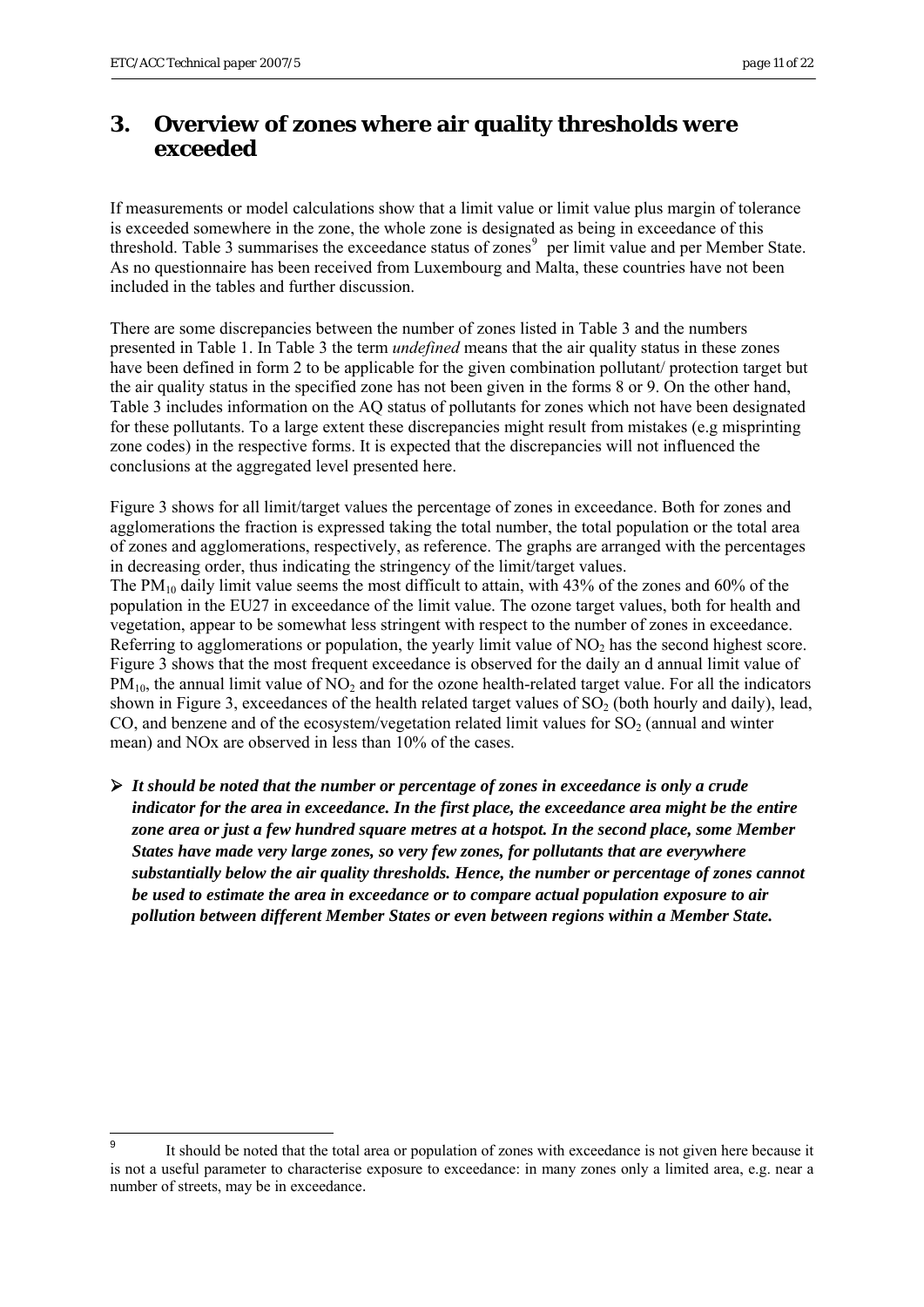|             | SO <sub>2</sub> health 1h<br>SO2 health day |                |                | SO <sub>2</sub> year |                |        | SO <sub>2</sub> winter |                | NO <sub>2-h</sub> |           |                | $NO2-y$        |                |                |                                     | NOx-y          |             |       |                   |                |             |                  |              |
|-------------|---------------------------------------------|----------------|----------------|----------------------|----------------|--------|------------------------|----------------|-------------------|-----------|----------------|----------------|----------------|----------------|-------------------------------------|----------------|-------------|-------|-------------------|----------------|-------------|------------------|--------------|
| MS          | und<br>ef                                   | $L$ V          | $\mathsf{LV}$  | und<br>ef            | $\mathsf{cLV}$ | $>$ LV | und<br>ef              | LV             | $\mathsf{LV}$     | und<br>ef | $L$ V          | $\mathsf{LV}$  | und<br>ef      | $L$ V          | $LV -$<br><b>MO</b><br>$\mathsf{T}$ | >M<br>OT       | und<br>ef   | $L$ V | $LV -$<br>MO<br>T | >M<br>OT       | und<br>ef   | LV               | $>$ LV       |
| AT          | $\Omega$                                    | 11             | $\mathbf{0}$   | 0                    | 11             | 0      | 3                      | 8              | $\mathbf 0$       | 3         | 8              | 0              | 0              | 9              | $\overline{2}$                      | $\Omega$       | $\mathbf 0$ | 2     | 2                 | $\overline{7}$ | $\mathbf 0$ | $\overline{7}$   | $\mathbf{1}$ |
| BE          | 0                                           | 12             | 0              | 0                    | 12             | 0      | 12                     | 0              | $\mathbf 0$       | 12        | 0              | 0              | 0              | 10             | 0                                   |                | 0           | 7     | 3                 |                | 11          | 0                | ∩            |
| <b>BG</b>   | 0                                           | 5              |                | 0                    | 3              | 3      | 5                      | $\mathbf{1}$   | 0                 | 5         | 1              | 0              | 0              | 3              | 2                                   | 1              | 0           | 4     | 1                 |                | 5           | 1                | 0            |
| CY          | 0                                           | 1              | 0              | 0                    | 1              | 0      | $\Omega$               | 1              | $\mathbf 0$       | 0         | 1              | 0              | 0              | 1              | 0                                   | $\Omega$       | 0           | 1     | 0                 | 0              | 0           | 1                | 0            |
| CZ          | 0                                           | 15             | 0              | 0                    | 13             | 2      | 0                      | 15             | $\mathbf 0$       | 0         | 15             | 0              | 0              | 14             | -1                                  | 0              | 0           | 9     | 3                 | 3              | 0           | 15               | 0            |
| DE          | 0                                           | 74             | 0              | 10                   | 64             | 0      | 70                     | 15             | $\mathbf 0$       | 70        | 15             | 0              | 0              | 74             | 4                                   | 2              | 0           | 37    | 8                 | 35             | 79          | 15               | 0            |
| DK          | 0                                           | 3              | 0              | 0                    | 3              | 0      | 0                      | 3              | $\Omega$          | 0         | 3              | 0              | 0              | 9              | 0                                   | $\Omega$       | 0           | 7     | 1                 |                | 0           | 5                | ∩            |
| EE          | 0                                           | 4              | 0              | 0                    | 4              | 0      | 0                      | 4              | 0                 | 0         | 4              | 0              | 0              | 4              | 0                                   | 0              | 0           | 4     | 0                 | 0              | 0           | 3                |              |
| ES          | 9                                           | 125            | 4              | 9                    | 126            | 3      | 0                      | 29             | -1                | 0         | 29             |                | 10             | 124            | 2                                   | 2              | 10          | 111   | 8                 | 9              | 0           | 27               | 0            |
| FI          | 0                                           | 14             | 0              | 0                    | 14             | 0      | 0                      | -1             | $\mathbf 0$       | 0         | 1              | 0              | 0              | 14             | 0                                   | 0              | 0           | 13    | 0                 |                | 0           | 1                | 0            |
| <b>FR</b>   | 4                                           | 69             | 4              | 4                    | 68             | 5      | 24                     | 43             | $\mathbf 0$       | 24        | 42             | 0              | 6              | 66             | 5                                   | 2              | 7           | 51    | 8                 | 13             | 36          | 33               |              |
| <b>GB</b>   | 0                                           | 43             |                | 0                    | 43             | 1      | 28                     | 15             | $\Omega$          | 28        | 15             | 0              | $\overline{2}$ | 41             | 0                                   |                | $\Omega$    | 4     | 2                 | 38             | 28          | 15               | 0            |
| GR          |                                             | 3              | 0              | 1                    | 3              | 0      | 4                      | 0              | $\mathbf 0$       | 4         | 0              | 0              | 1              | 2              | 1                                   | 0              | 1           | 1     | 1                 | 1              | 4           | 0                | ∩            |
| HU          | 0                                           | 11             | 0              | 0                    | 11             | 0      | 10                     | -1             | 0                 | 10        |                | 0              | 0              | 10             | 1                                   | 0              | 0           | 8     |                   | 2              | 11          | 0                | 0            |
| IE          | 0                                           | 4              | 0              | 0                    | 4              | 0      | 0                      | $\mathbf{1}$   | $\Omega$          | 0         | 1              | 0              | 0              | 4              | 0                                   | 0              | 0           | 4     | $\mathbf 0$       | 0              | 0           | 1                | 0            |
| IT          | 0                                           | 63             | 0              | 0                    | 63             | 0      | 0                      | 21             | $\mathbf 0$       | 0         | 13             | 0              | 0              | 65             | 10                                  | 2              | 0           | 37    | 12                | 28             | 17          | 10               | 5            |
| LT          | 0                                           | 3              | 0              | 0                    | 3              | 0      | 2                      | 1              | 0                 | 2         |                | 0              | 0              | 2              | 1                                   | 0              | 0           | 3     | 0                 | 0              | 2           | 1                | ∩            |
| LV          | 0                                           | 2              | 0              | 0                    | 2              | 0      | 1                      | -1             | $\Omega$          | 1         |                | 0              | 0              | $\overline{2}$ | 0                                   | $\mathbf 0$    | 0           | 1     | 1                 | 0              |             | 1                | $\Omega$     |
| <b>NL</b>   | 0                                           | 9              | 0              | 0                    | 9              | 0      | 8                      | $\mathbf{1}$   | $\mathbf 0$       | 8         |                | 0              | 0              | $\overline{7}$ | 2                                   | $\Omega$       | 0           | 0     | 0                 | 9              | 0           | 1                | 0            |
| PL          | 122                                         | 238            | 2              | 0                    | 348            | 14     | 0                      | 314            | 0                 | 314       | 0              | 0              | 122            | 239            | 0                                   |                | 0           | 349   | 9                 | 4              | 0           | 314              | 0            |
| PT          | 3                                           | 22             | 0              | 3                    | 22             | 0      | 20                     | 5              | $\mathbf 0$       | 20        | 5              | 0              | 2              | 21             | 0                                   | $\overline{2}$ | 2           | 20    | 1                 | 2              | 19          | 6                | $\Omega$     |
| <b>RO</b>   | 0                                           | 3              |                | 0                    | 4              | 0      | 0                      | 1              | 0                 | 0         |                | 0              | 0              | 3              | 0                                   |                | 0           | 4     | 0                 | 0              | 0           | 1                | ∩            |
| <b>SE</b>   | 0                                           | 6              | 0              | 0                    | 6              | 0      | 0                      | 6              | 0                 | 0         | 6              | 0              | 0              | 6              | 0                                   | 0              | 0           | 3     | 1                 | 2              | 0           | 6                | $\Omega$     |
| SI          | 0                                           | $\overline{7}$ | $\overline{2}$ | 0                    | 8              | 1      | 0                      | $\overline{7}$ | $\overline{2}$    | $\Omega$  | $\overline{7}$ | $\overline{2}$ | 0              | 6              | 0                                   | $\Omega$       | 0           | 6     | 0                 | 0              | 0           | $\boldsymbol{2}$ | 4            |
| SK          | 3                                           | 9              | 0              | 3                    | 9              | 0      | 9                      | 3              | 0                 | 9         | 3              | 0              | 3              | 9              | 0                                   | 0              | 3           | 6     | 3                 | 0              | 9           | 3                | 0            |
| <b>EU27</b> | 142                                         | 747            | 15             | 30                   | 845            | 29     | 188                    | 496            | 3                 | 502       | 173            | 3              | 146            | 738            | 29                                  | 15             | 23          | 692   | 65                | 148            | 222         | 468              | 12           |
| <b>NO</b>   | $\Omega$                                    | $\overline{7}$ | 0              | 0                    | $\overline{7}$ | 0      | 3                      | 0              | $\Omega$          | 3         | 0              | 0              | 0              | 6              | 0                                   | 1              | 0           | 3     | -1                | 3              | $\Omega$    | 0                | 0            |
| total       | 142                                         | 754            | 15             | 30                   | 852            | 29     | 191                    | 496            | 3                 | 505       | 173            | 3              | 146            | 744            | 29                                  | 16             | 23          | 695   | 66                | 151            | 222         | 468              | 12           |

*Table 3a. Summary of exceedance status of zones in EU Member States in 2006 with respect to the limit values and limit valus plus margin of tolerance for sulphur dioxide and nitrogen oxides.*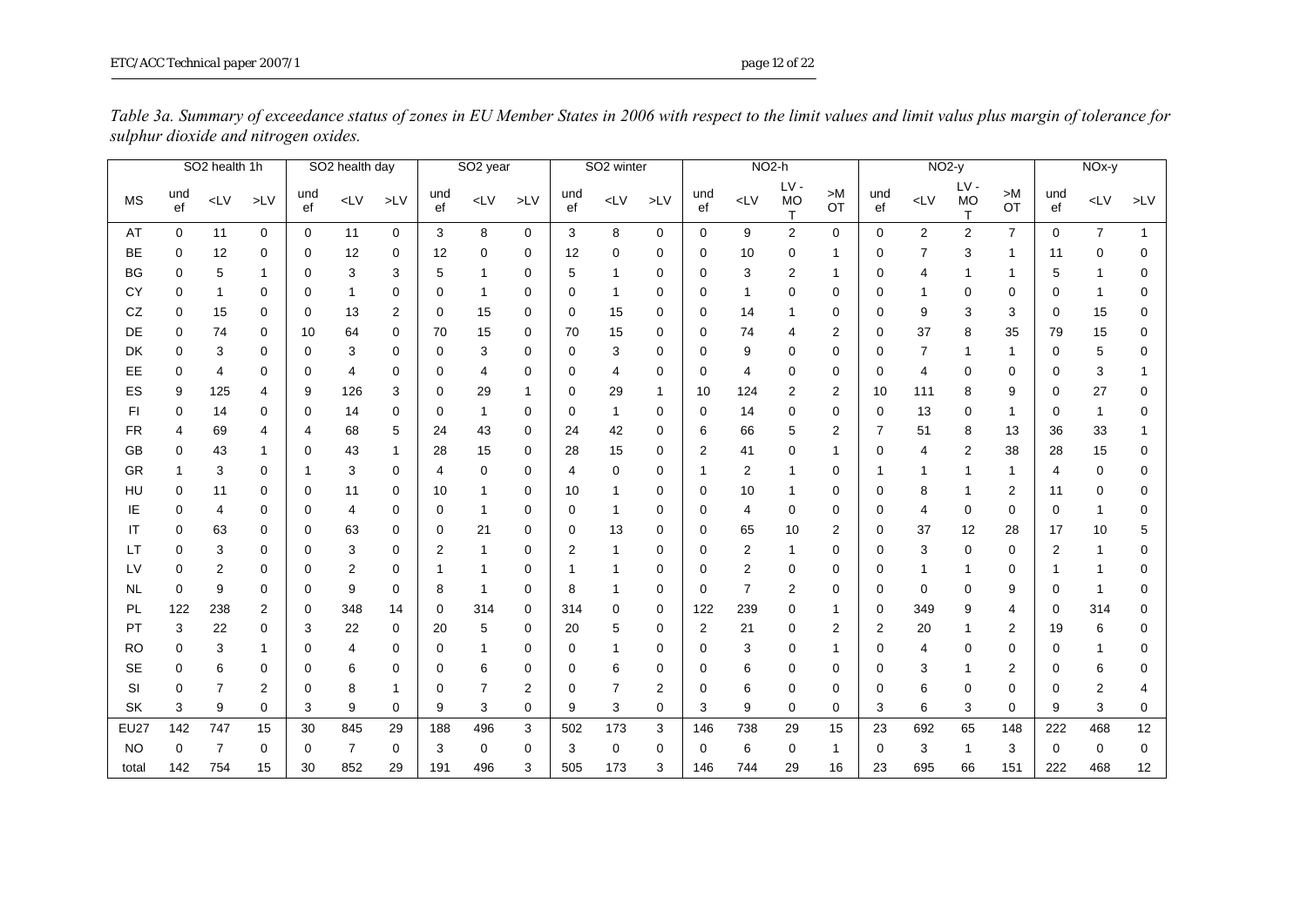|             |                | PM10 health day |             |                | PM10 health year |                |           | lead           |              |                | benzene        |                |           | $\overline{c}$ |               |           |                   | Ozone health       |                |           |                | Ozone vegetation     |                 |
|-------------|----------------|-----------------|-------------|----------------|------------------|----------------|-----------|----------------|--------------|----------------|----------------|----------------|-----------|----------------|---------------|-----------|-------------------|--------------------|----------------|-----------|----------------|----------------------|-----------------|
| <b>MS</b>   | und<br>ef      | $L$ V           | $>$ LV      | und<br>ef      | $L$ V            | $>$ LV         | und<br>ef | $L$ V          | $>$ LV       | und<br>ef      | $L$ V          | $>$ LV         | und<br>ef | $\mathsf{cLV}$ | $\mathsf{LV}$ | und<br>ef | $<$ LT<br>$\circ$ | <b>LTO</b><br>- TV | >TV            | und<br>ef | $<$ LT<br>O    | <b>LTO</b><br>$- TV$ | $>\!\!{\sf TV}$ |
| AT          | $\Omega$       | $\Omega$        | 11          | $\Omega$       | 8                | 3              | $\Omega$  | 11             | $\Omega$     | $\Omega$       | 11             | $\mathbf 0$    | $\Omega$  | 11             | $\Omega$      | $\Omega$  | $\Omega$          | $\Omega$           | 11             | 3         | $\Omega$       | $\Omega$             | 8               |
| <b>BE</b>   | $\Omega$       | 1               | 10          | $\Omega$       | 8                | 3              | 3         | 10             | $\Omega$     | 0              | 10             | 0              | 3         | $\overline{7}$ | $\Omega$      | $\Omega$  | 0                 |                    | 2              | 0         | 0              | 8                    |                 |
| <b>BG</b>   | $\Omega$       | $\Omega$        | 6           | $\Omega$       | 0                | 6              | $\Omega$  | 5              | 1            | $\mathbf{1}$   | 5              | $\mathbf 0$    | $\Omega$  | 4              | 2             | $\Omega$  | $\Omega$          | 5                  | 1              | 5         | $\Omega$       |                      | $\Omega$        |
| CY          | 0              | 0               | 1           | $\Omega$       | $\Omega$         | 1              | $\Omega$  | $\mathbf 1$    | 0            | 0              | 1              | 0              | $\Omega$  | 1              | $\Omega$      | $\Omega$  | 0                 | 0                  | 1              | 0         | 0              | 0                    |                 |
| CZ          | $\Omega$       | 0               | 15          | $\Omega$       | 6                | 9              | 0         | 15             | $\Omega$     | 0              | 14             | 0              | $\Omega$  | 15             | 0             | 0         | 0                 | 0                  | 15             | $\Omega$  | 0              | $\Omega$             | 15              |
| DE          | $\Omega$       | 41              | 36          | 0              | 72               | 5              | 0         | 67             | 0            | 0              | 78             | 1              | 0         | 79             | 0             | 0         | 0                 | 35                 | 28             | 17        | 0              | 18                   | 28              |
| <b>DK</b>   | 3              | 3               | 3           | 3              | 4                | $\overline{2}$ | 0         | $\overline{2}$ | $\Omega$     | 3              | 1              | 0              | 4         | 5              | $\Omega$      | 2         | 5                 | 2                  | 0              | 2         | $\overline{7}$ | $\Omega$             | $\Omega$        |
| EE          | $\Omega$       | $\overline{2}$  | 2           | $\Omega$       | 4                | 0              | 0         | $\mathbf{1}$   | 0            | $\Omega$       | 0              | 0              | $\Omega$  | 4              | $\Omega$      | $\Omega$  | 0                 | $\overline{2}$     | $\overline{2}$ | 4         | 0              | $\Omega$             | $\Omega$        |
| ES          | 10             | 67              | 61          | 10             | 85               | 43             | 23        | 115            | $\Omega$     | 62             | 76             | $\mathbf 0$    | 15        | 123            | $\Omega$      | 15        | 18                | 52                 | 53             | 17        | 23             | 45                   | 53              |
| FI          | $\Omega$       | 13              | -1          | $\Omega$       | 14               | 0              | 0         | 14             | 0            | 0              | 3              | 0              | 0         | 14             | $\mathbf 0$   | 0         | 0                 | 2                  | 0              | 0         | 0              | $\overline{2}$       | $\Omega$        |
| <b>FR</b>   | $\overline{7}$ | 63              | 9           | 9              | 69               | 1              | 6         | 42             | 0            | 2              | 51             | $\mathbf 0$    | 3         | 56             | $\mathbf 0$   |           | 4                 | 30                 | 44             | 7         | 3              | 33                   | 31              |
| GB          | $\Omega$       | 13              | 31          | 0              | 42               | 2              | 0         | 44             | 0            | $\Omega$       | 43             | 1              | $\Omega$  | 44             | $\Omega$      | $\Omega$  | 0                 | 44                 | $\Omega$       | $\Omega$  | $\overline{2}$ | 42                   | $\Omega$        |
| GR          |                | $\Omega$        | 3           |                | $\Omega$         | 3              | 0         | 0              | $\Omega$     | $\Omega$       | 0              | -1             |           | 3              | $\Omega$      | $\Omega$  |                   | 0                  | 3              | 0         | 1              | $\Omega$             | 3               |
| HU          | $\Omega$       |                 | 10          | $\Omega$       | $\overline{7}$   | 4              | 0         | 11             | $\Omega$     | 0              | 11             | $\mathbf 0$    | $\Omega$  | 11             | $\Omega$      | $\Omega$  | $\Omega$          |                    | 4              | 10        | $\Omega$       | $\Omega$             |                 |
| IE          | 0              | 4               | $\mathbf 0$ | $\Omega$       | 4                | 0              | 0         | 4              | 0            | 0              | 4              | 0              | 0         | 4              | $\mathbf 0$   | 0         | 3                 | -1                 | 0              | 3         | 1              | 0                    | $\Omega$        |
| IT          | 0              | 18              | 49          | $\Omega$       | 43               | 24             | 1         | 34             | $\Omega$     | 0              | 57             | 3              | 0         | 68             | $\mathbf 1$   |           | 2                 | 2                  | 50             | 16        | 1              | 3                    | 34              |
| <b>LT</b>   | 0              | 0               | 3           | 0              | 3                | $\Omega$       | 0         | 3              | 0            | 0              | 3              | 0              | $\Omega$  | 3              | $\Omega$      | 0         | 0                 | 2                  |                | 2         | 0              | 1                    | 0               |
| LV          | $\Omega$       | 2               | $\Omega$    | $\Omega$       | $\overline{2}$   | 0              | 0         | 2              | $\Omega$     | $\Omega$       | 2              | 0              | $\Omega$  | 1              | $\Omega$      | $\Omega$  | 2                 | $\Omega$           | $\Omega$       |           |                | $\Omega$             | 0               |
| <b>NL</b>   | $\Omega$       | 0               | 9           | $\Omega$       | $\overline{4}$   | 5              | $\Omega$  | $\overline{4}$ | $\Omega$     | $\mathbf 0$    | 5              | 0              | $\Omega$  | 9              | $\Omega$      | $\Omega$  | 0                 | 8                  |                | 0         | $\overline{2}$ | $\overline{7}$       | 0               |
| PL          | 19             | 244             | 99          | $\Omega$       | 309              | 53             | 0         | 362            | 0            | 0              | 354            | $\overline{7}$ | $\Omega$  | 361            | -1            | $\Omega$  | 0                 | 275                | 87             | 0         | 1              | 313                  | <sup>0</sup>    |
| PT          | $\overline{2}$ | 14              | 9           | $\overline{2}$ | 19               | 4              | 0         | 1              | 0            | $\overline{7}$ | 15             | $\mathbf 0$    | 2         | 13             | $\mathbf 0$   | 3         |                   | 8                  | 13             | 20        |                | $\Omega$             |                 |
| <b>RO</b>   |                | 0               | 3           |                | 2                | 1              | 3         | 1              | 0            | 1              | 3              | 0              | $\Omega$  | 3              |               | $\Omega$  | 0                 | 0                  | 4              | 0         | 0              | 0                    |                 |
| <b>SE</b>   | $\Omega$       | 3               | 3           | $\Omega$       | 6                | $\Omega$       | 0         | 6              | $\Omega$     | $\Omega$       | 6              | 0              | $\Omega$  | 6              | $\Omega$      | $\Omega$  | $\Omega$          |                    |                | 0         | 0              | 5                    |                 |
| SI          | $\Omega$       |                 | 5           | $\Omega$       | 4                | 2              | 3         | 3              | $\Omega$     | 4              | $\overline{2}$ | $\mathbf 0$    | 2         | 4              | $\Omega$      | $\Omega$  | $\Omega$          |                    | 5              | 0         | 1              | $\Omega$             | 5               |
| <b>SK</b>   | 3              | $\mathbf 0$     | 9           | 3              | 5                | 4              | 3         | 9              | $\Omega$     | 5              | $\overline{7}$ | $\mathbf 0$    | 4         | 8              | $\mathbf 0$   | 4         | 0                 | $\overline{2}$     | 5              | 4         | 0              | $\mathbf{1}$         | 6               |
| <b>EU27</b> | 46             | 490             | 379         | 29             | 716              | 170            | 42        | 763            | $\mathbf{1}$ | 85             | 757            | 13             | 34        | 848            | 5             | 26        | 36                | 482                | 330            | 111       | 42             | 472                  | 192             |
| <b>NO</b>   | $\Omega$       | 3               | 4           | $\Omega$       | 6                | 1              | $\Omega$  | $\overline{7}$ | $\Omega$     | $\Omega$       | $\overline{7}$ | $\mathbf 0$    | $\Omega$  | $\overline{7}$ | $\Omega$      | 2         | 1                 | 3                  | 0              | 2         | 2              | $\overline{2}$       | $\Omega$        |
| total       | 44             | 493             | 381         | 27             | 718              | 173            | 42        | 770            |              | 85             | 764            | 13             | 34        | 855            | 5             | 28        | 37                | 485                | 330            | 113       | 44             | 474                  | 192             |

*Table 3b. Summary of exceedance status of zones in EU Member States in 2006 with respect to the limit values and for particulate matter, lead, benzene and carbon monoxide and the target values and long-term objectives for ozone.*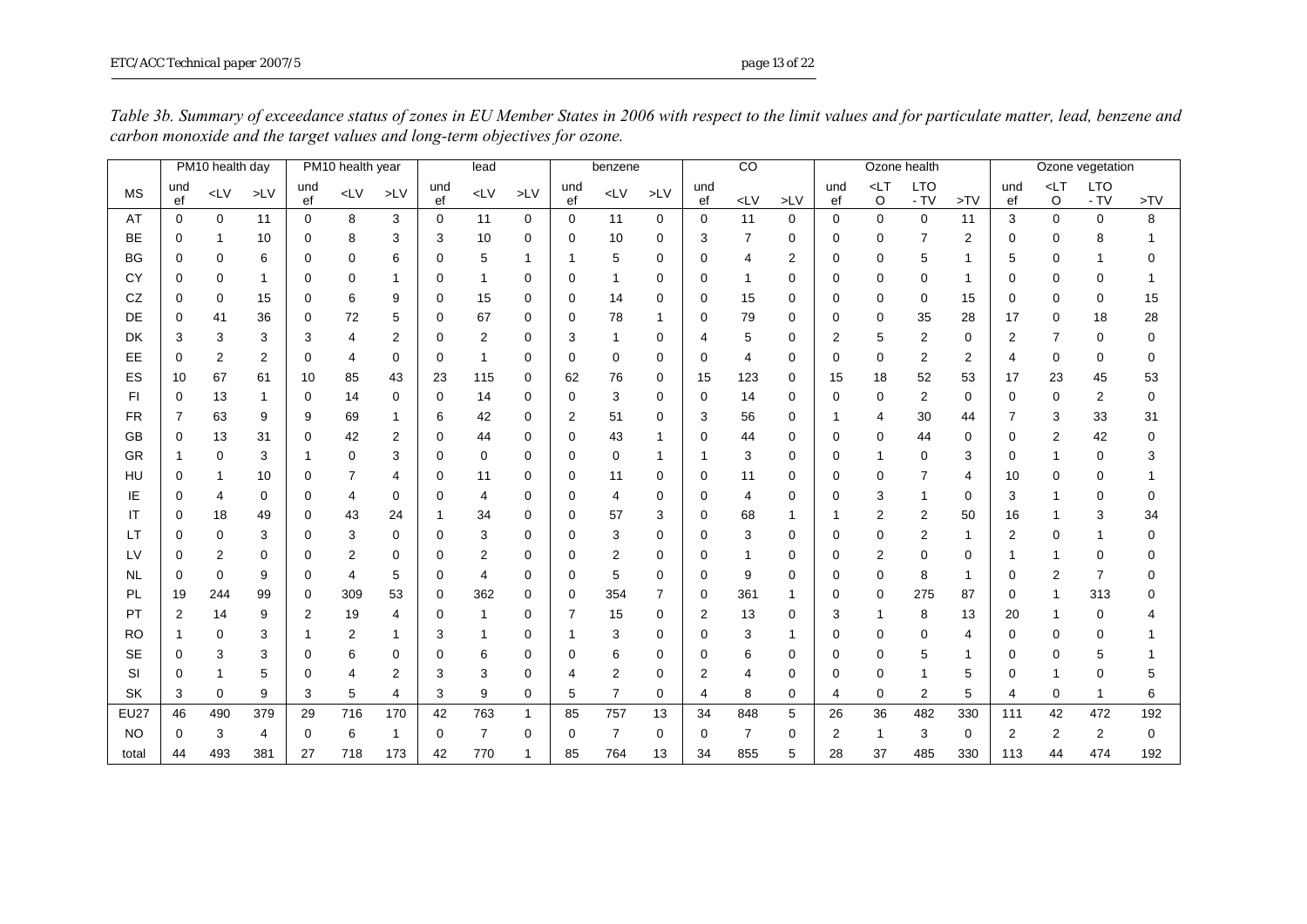

*Figure 3. Overview of zones and agglomeration exceeding air quality thresholds. Top left: percentage of zone; top right, percentage of agglomerations; middle left, percentage of population in zones; middle right, percentage of population in agglomerations; bottom, percentage of area in zones. In each graph the percentage are arranged in decreasing order. Zones and agglomerations with an undefined air quality status have not been included.* 

### *Information related to derogation situations*

### **Correction for natural sources for SO2**

None of the Member States indicated exceedances due to natural  $SO_2$  sources in 2005.

### Correction for natural sources for  $PM_{10}$

The First Daughter Directive gives Member States in Article 5(4) the possibility of subtracting the contribution from natural events from the  $PM_{10}$  concentrations before comparing these with the limit values. This has been done in 2006 for some stations by Greece, Spain, Portugal and Cyprus. For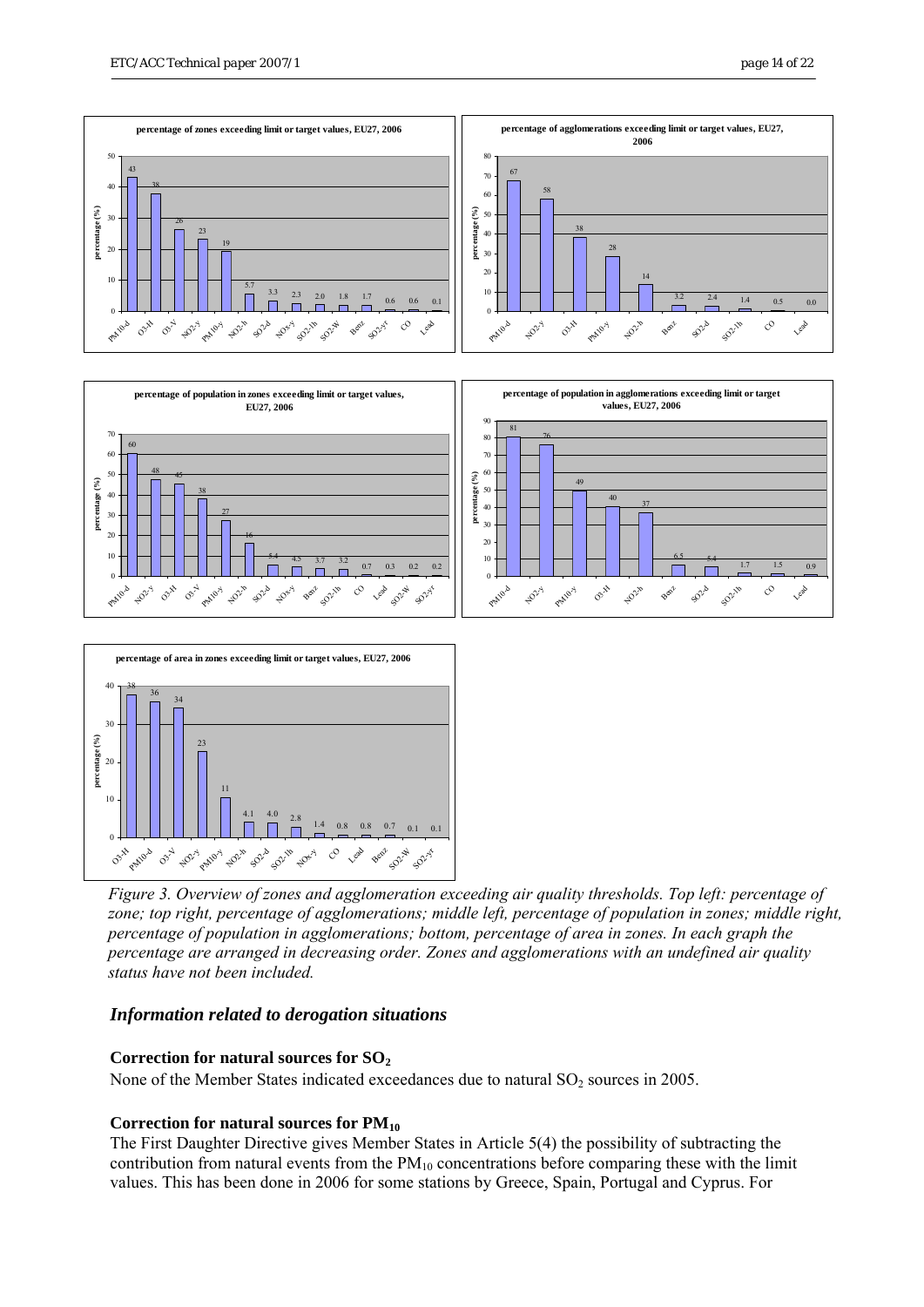nearly all stations the natural events were described as 'transport of natural particles from dry regions outside the Member State'; in two cases 'wild-land fire outside the Member State' was indicated as second reason.

Table 4 shows the effect of the correction on the number of stations with exceedance. The corrections brought 11 stations (or 7 % of the total 148) below the daily limit value; for the annual limit value the compliance status was brought down under exceedance status with 3 stations (or 3.6 % of the total 83).

*Table 4 Influence of the correction for natural events on the number of stations exceeding the limit values for PM10 in 2006. The numbers indicate the number of stations to which the correction has been applied, not the total number of stations with exceedances in the Member States mentioned.* 

| <b>MS</b> | Number of stations with exceedance of PM <sub>10</sub> : |                     |                           |                     |  |  |  |  |  |  |  |  |
|-----------|----------------------------------------------------------|---------------------|---------------------------|---------------------|--|--|--|--|--|--|--|--|
|           | Daily limit value                                        |                     | <b>Annual limit value</b> |                     |  |  |  |  |  |  |  |  |
|           | before<br>correction                                     | after<br>correction | before<br>correction      | after<br>correction |  |  |  |  |  |  |  |  |
|           |                                                          |                     |                           |                     |  |  |  |  |  |  |  |  |
| СY        |                                                          |                     |                           |                     |  |  |  |  |  |  |  |  |
| <b>GR</b> |                                                          |                     |                           |                     |  |  |  |  |  |  |  |  |
| <b>ES</b> | 148                                                      | 105                 |                           |                     |  |  |  |  |  |  |  |  |
|           |                                                          |                     |                           |                     |  |  |  |  |  |  |  |  |

Not included in the table are stations listed by France and Estonia where the limit value was not exceeded.

### **Correction for winter sanding for PM10**

The First Daughter Directive also gives Member States the possibility of subtracting the contribution due to winter sanding of roads before comparing  $PM_{10}$  concentrations with the limit values. For two stations in Latvia and two stations in Italy such corrections for the daily limit value were reported for 2005, and for two stations in Latvia for the annual limit value. The corrections brought none of the reported stations below the allowed 35 daily exceedances of the limit value; the corrections of the annual mean concentrations did also not bring these levels below the annual limit value.

*Table 5 Influence of the correction for winter sanding on the number of stations exceeding the limit values for PM10 in 2006. The numbers indicate the number of stations to which the correction has been applied, not the total number of stations with exceedances in the Member States mentioned.* 

|           | Number of exceedance reporting cases of PM <sub>10</sub> daily and<br>estimated annual mean concentration due to WINTER<br><b>SANDING:</b> |              |                           |              |  |  |  |  |  |  |  |  |
|-----------|--------------------------------------------------------------------------------------------------------------------------------------------|--------------|---------------------------|--------------|--|--|--|--|--|--|--|--|
|           | Daily limit value                                                                                                                          |              | <b>Annual limit value</b> |              |  |  |  |  |  |  |  |  |
|           | before                                                                                                                                     | <b>After</b> | before                    | <b>After</b> |  |  |  |  |  |  |  |  |
| <b>MS</b> | correction                                                                                                                                 | correction   | correction                | correction   |  |  |  |  |  |  |  |  |
| <b>EE</b> |                                                                                                                                            | ā            |                           |              |  |  |  |  |  |  |  |  |
| FI        | 2                                                                                                                                          |              |                           |              |  |  |  |  |  |  |  |  |
| LT        | 3                                                                                                                                          |              |                           |              |  |  |  |  |  |  |  |  |
| LV        | 2                                                                                                                                          |              |                           | າ            |  |  |  |  |  |  |  |  |
| SK        | 24                                                                                                                                         |              |                           |              |  |  |  |  |  |  |  |  |

Not included in the table are stations listed by Slovakia, Lithuania and Estonia where the limit value was not exceeded.

(a) number of exceedances after correcting not reported.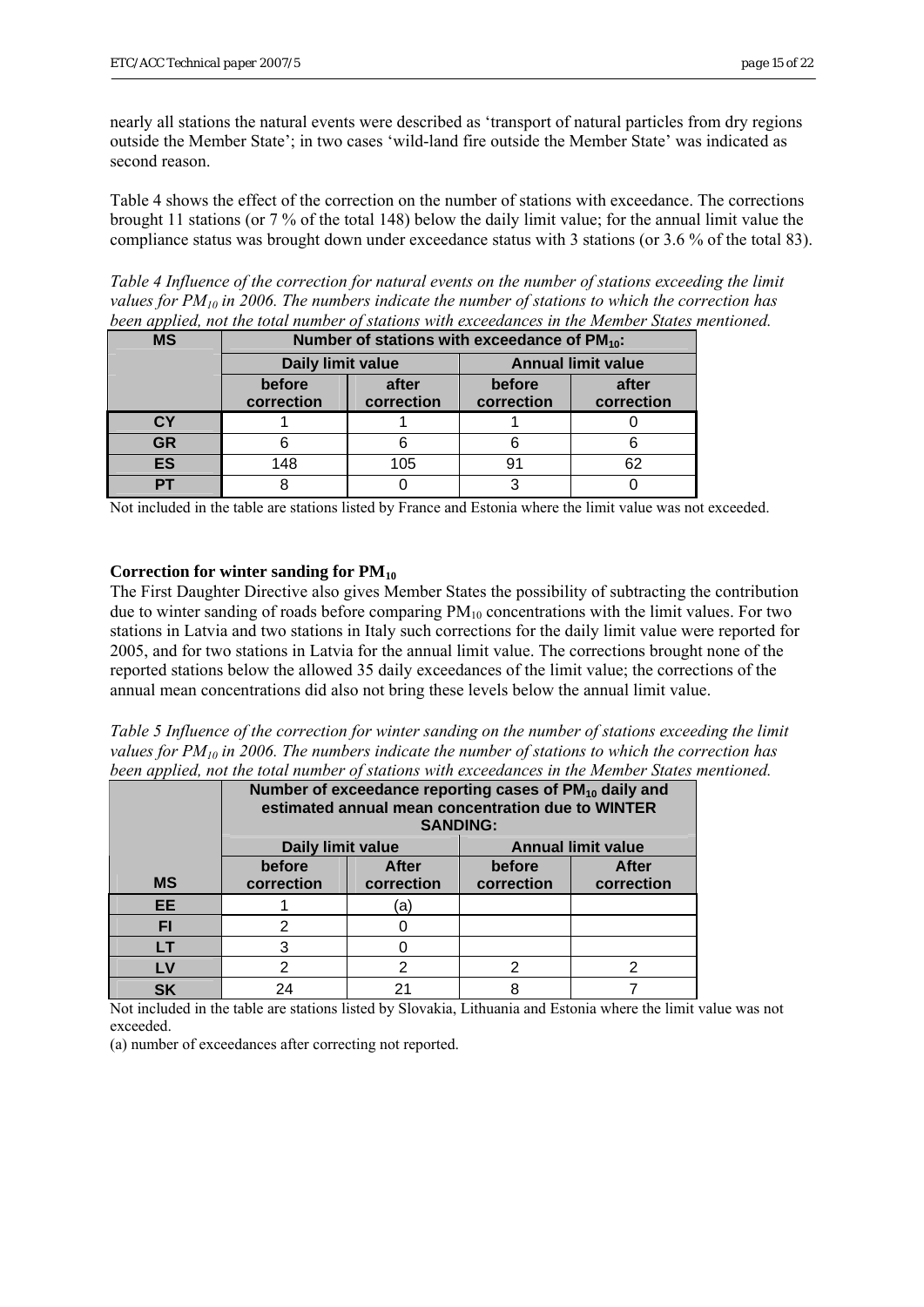## <span id="page-15-0"></span>**4. Summary of individual exceedance**

Figure 4 gives an overview of the number of exceedances that Member States reported for each station measured where the limit value of  $PM_{10}$  is breached. In the summer period (April-September) the number is relatively low; the averaged concentration during an exceedance is in the summer around 70  $\mu$ g/m<sup>3</sup>. The number of exceedances is higher in the winter month and reaches in 2006 a maximum in January. In the winter period the averaged exceedance concentration is between 70 and 100  $\mu$ g/m<sup>3</sup>. The Member States report only exceedances when the total number of exceedances is above the allowed number of 35 days. The total number of exceedance days will therefore be higher than shown in Figure 4.



*Figure 4. Number of exceedances and averaged concentration during an exceedance (μg/m3 ) of the daily limit value of PM10 per month, 2006.* 

Figure 5 gives a similar overview for the exceedances of the ozone long term objective for health protection, that is, the number of days with a daily maximum 8-hour mean concentration in excess of  $120 \mu g/m<sup>3</sup>$ . In contrast to the PM<sub>10</sub> exceedance days, all exceedances have to be reported here. This graphs shows exceedances of this LTO almost exclusively occurs during the summer months. A peak is observed in July. In July 2006 the strongest ozone episode occurred between 17-28 July. During this period more than half of the total number of exceedances during summer 2006 of the information and alert threshold and a quarter of the total number of exceedances of the long-term objective were observed (EEA, 2007). The averaged concentration during an exceedance day is 140  $\mu$ g/m<sup>3</sup>.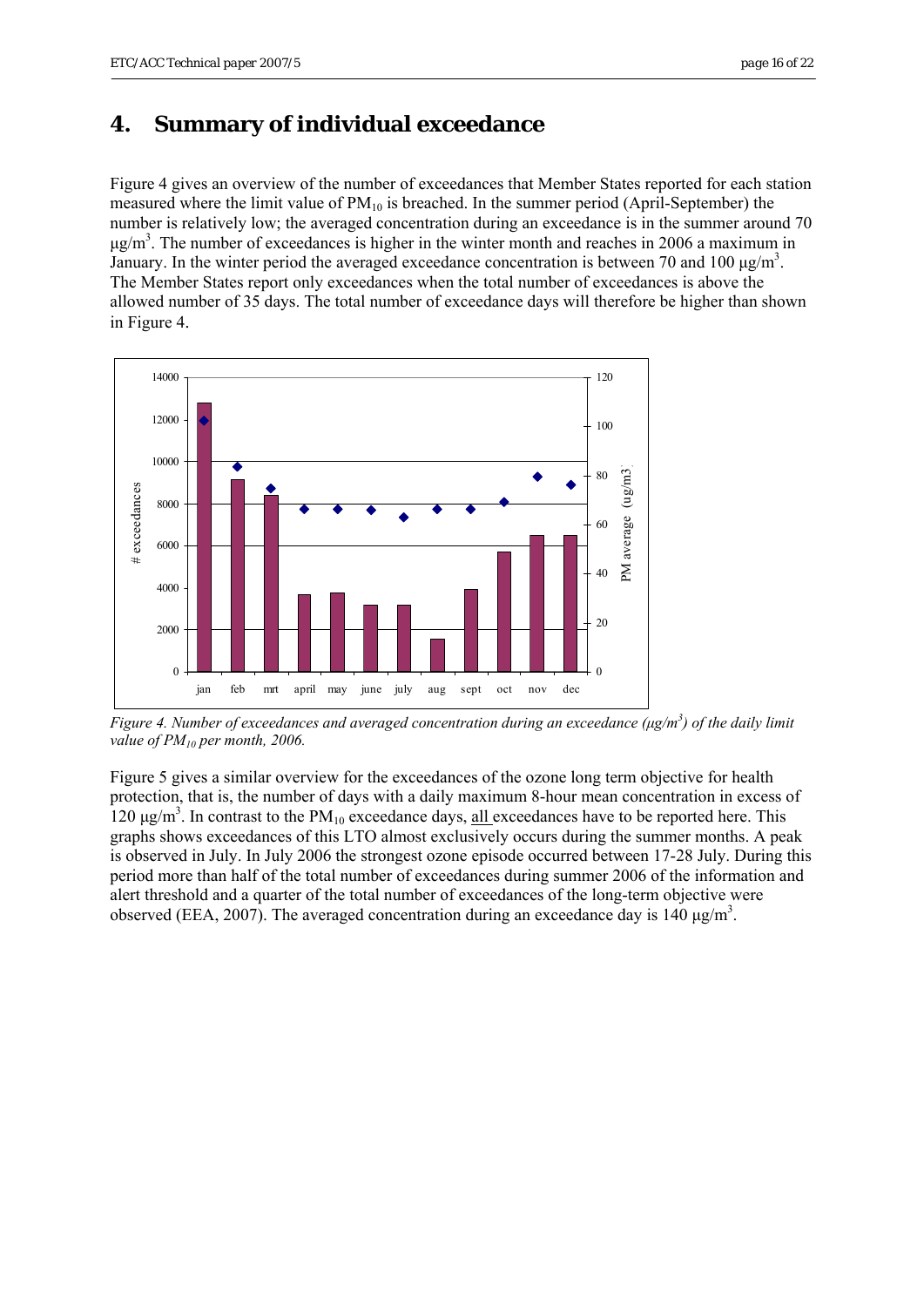

*Figure 5. Number of exceedances and averaged concentration during an exceedance (μg/m3 ) of the ozone long term objective for health protection per month, 2006.* 

Figure 6 gives an overview of the reasons of exceedance that Member States reported for each measured exceedance of the limit value plus, if existing, the margin of tolerance. The very few exceedances for benzene and CO have not been included in the figure. Also for the two  $SO<sub>2</sub>$  ecosystem limit values only a very few exceedances have been reported; however, they are included in the graph for comparison with the  $SO_2$  health related limit values.

It should be noted that the reasons of exceedance were not always filled in. Typically for 80-100% of the exceedances of a limit value one or more reasons were reported. Because often several reasons were given for an exceedance, the total number of reasons given tends to be substantially larger than the number of exceedances (up to a factor of two).



*Figure 6 Frequency with which a reason for exceedance of a limit value (plus margin of tolerance) was indicated (2006). The detailed set of reasons reported by the Member States have been grouped here into seven clusters.* 

The profiles are quite different per pollutant. For  $SO<sub>2</sub>$  the vast majority of the exceedances is due to local industry and power generation. The few other cases are attributed to "Domestic heating", "local traffic", "Long range transport". For  $NO_2 \approx 80\%$ ) and also  $NO_x$ , (40%) local traffic is the major cause of exceedances.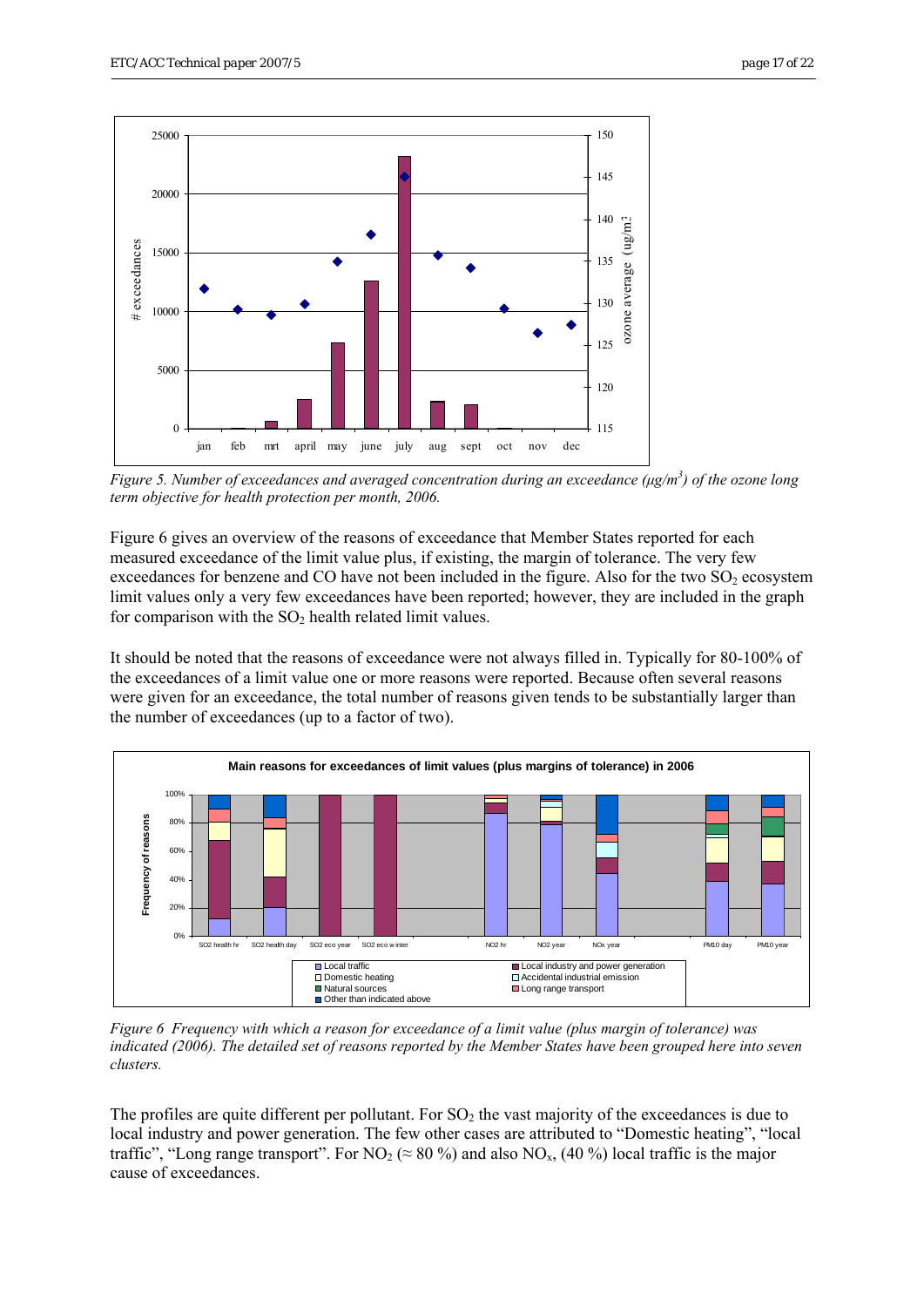For PM<sub>10</sub>, the local contribution from traffic and industry was indicated to be an important reason for exceedance in 50% of the cases. The traffic contribution is less dominant than for  $NO<sub>2</sub>$ . A substantial number of exceedances were not related to local sources. Of these, "domestic heating" and, for the annual mean, "natural sources" were of importance. Interestingly, only few exceedances were (partially or entirely) ascribed to long range transport of air pollution, in spite of the fact that in many parts of Europe the large scale background is substantial.

Member States also reported the reasons for exceedance of the information and alert threshold and the long term objective for the protection of health of ozone. Those reasons are summarised in Figure 7. In many cases (over two-third of all exceedances) the reason was not filled in. Of the reasons reported, local sources (traffic, industry and power generation) have a share of 20-30%. This is at first sight remarkable, because often local (NOx) sources generally tend to decrease the ozone peaks. The cluster "natural sources" accounts for less then 13%. The fairly large group "Other than indicated above" consists mainly "Transport from other regions within the country" and 'Local urban sources'.



*Figure 7. Frequency with which a reason for exceedance was indicated for an ozone threshold (2006).*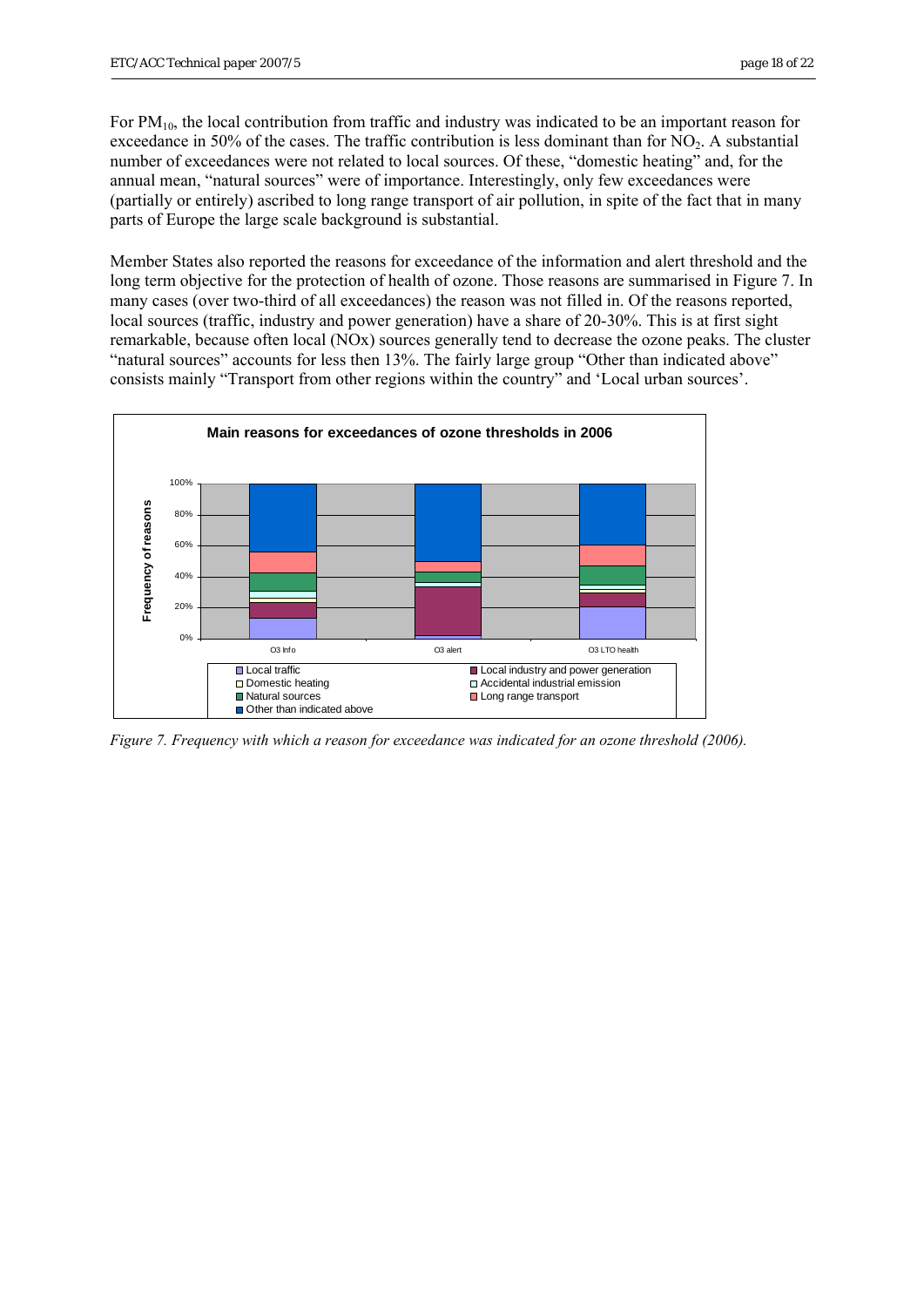## <span id="page-18-0"></span>**5. Measurement methods for particulate matter**

Several measurement methods are in use for  $PM_{10}$  and  $PM_{2.5}$ . The First Daughter Directive specifies the gravimetric method (collection on a filter and gravimetric mass determination) as the reference method and it allows other methods to be used, provided that equivalence with the reference method can be demonstrated. To achieve this equivalence, Member States may apply a correction factor (or correction equation). Figure 8 shows that, in terms of the number of monitoring sites, for  $PM_{10}$  the beta-absorption method is more common (39%) than the oscillating microbalance method (TEOM –  $28\%)$ ) in 2006, while in the newer and much smaller PM<sub>2.5</sub> network oscillating microbalance method (34%) is used at considerably more sites than beta-absorption (29%). Gravimetry, the reference method, has a slightly larger share for  $PM_{2.5}$  than for  $PM_{10}$ . In a few cases a less commonly used method (TSP or Black smoke measurement with correction, optical techniques) was used.



*Figure 8. Measurements methods for PM*<sub>10</sub> and PM<sub>2.5</sub> in 2006.

Within Member States there is sometimes a clear preference for a particulate matter measuring method. For PM<sub>10</sub> measuring for example, the 'Beta absorption method' is the only method used in Estonia, Greece, Latvia, Lithuania, The Netherlands and Portugal. The 'Oscillating microbalance method' on the other hand is the preferred method used in Cyprus, Slovenia, UK, France and Slovakia. The reference 'Gravimetric method' is only in two countries above 50%, in Denmark and Ireland (57%). The general conclusions for  $PM_{2.5}$  are that the same differences occur between countries and there isn't a real similarity within countries between  $PM_{10}$  and  $PM_{2.5}$  measuring methods. It has to be noted that the absolute number of stations that measure  $PM_{2.5}$  (294) is limited and influences final results. Nearly all  $PM_{2.5}$  measurements are co-located with  $PM_{10}$  measurements.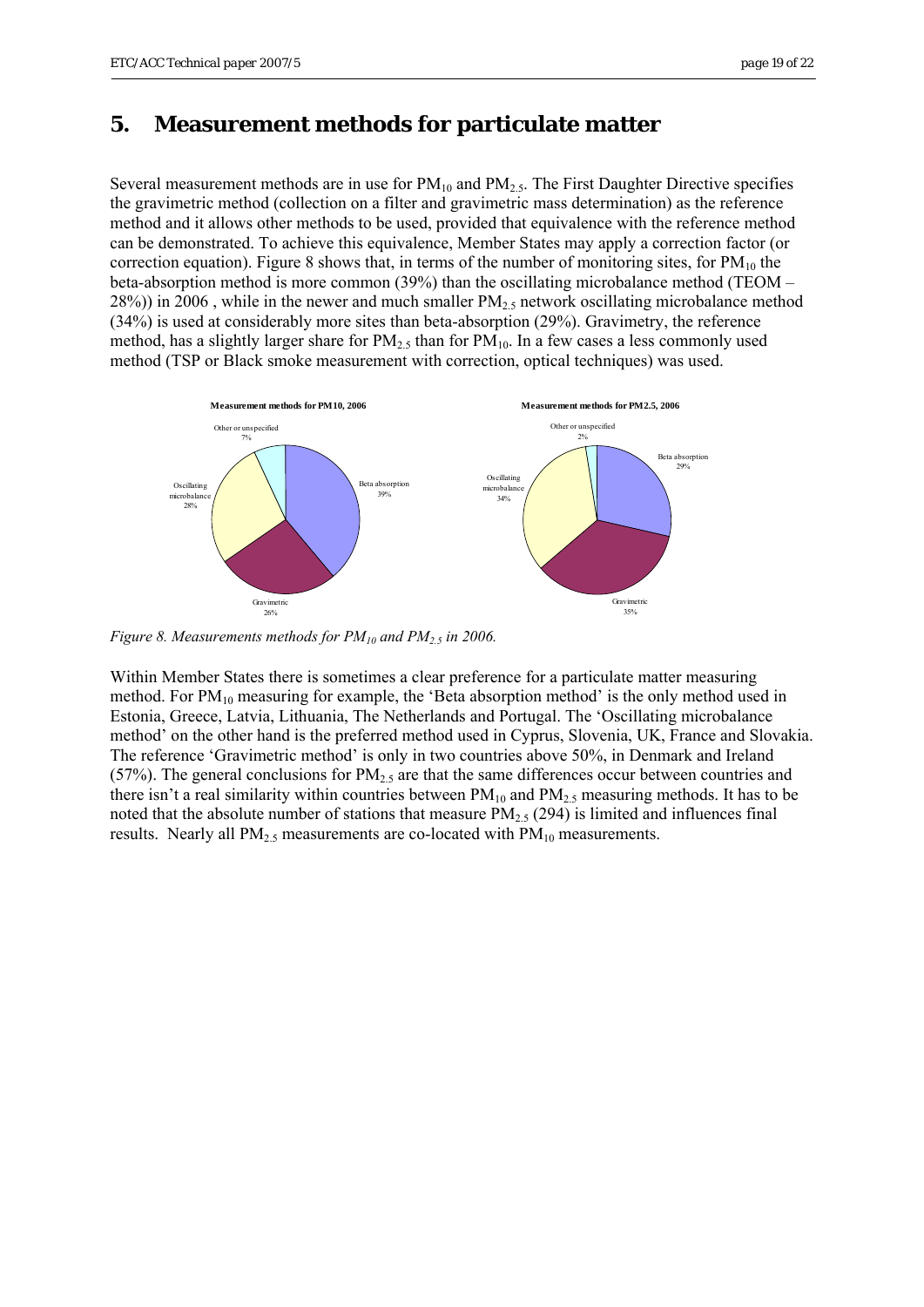## <span id="page-19-0"></span>**6. Overview of PM2.5 measurements**

In order to gather data for evaluating a possible  $PM_{2.5}$  threshold, the First Daughter Directive requires that "each Member State shall choose the number and the siting of the stations at which  $PM_2$ <sub>5</sub> is to be measured as representative of concentrations of  $PM_{2,5}$ " and to report the results of those measurements. Over 2006 seven Member States (EE, LT, LU, LV, MT, NL, SI) did not report such data. The other Member States sent  $PM_{2.5}$  data for in total 221 stations; almost all of these stations were also reported for  $PM_{10}$ .

Table 6 and Figure 9 summarize the observed data for each of the Member States; only station with a sufficient data coverage (as indicated by the MS) are included. Stations with a measured concentration above 25  $\mu$ g/m<sup>3</sup> (proposed limit value to be met in 2015) exist in many regions, many of then in central and eastern Europe (CZ, BG, PL, SK). The frequency distribution (Figure 10) shows that the level of 25  $\mu$ g/m<sup>3</sup> is exceeded at about 15% of the stations; at 35% of the stations the annual mean is in excess of  $20 \mu g/m^3$ .

Figure 11 illustrates the range of  $PM<sub>2.5</sub>$  concentrations, distinguishing traffic stations, industrial stations and background stations (based on the classification reported under the Exchange of Information Decision, as far as the stations could be identified). The levels are not clearly different. It should be noted that this overlap of ranges does not imply that levels are not increased near industry or traffic; it is more likely that the variability in background levels dominates the ranges. The background stations include urban, suburban as well as rural background station, which explains the wide range in concentrations observed at the background stations.

| MS             | Number of<br>stations   | Averaged<br>Annual mean<br>$(\mu g/m^3)$ | Max of annual<br>mean $(\mu g/m^3)$ | Min of annual<br>mean $(\mu g/m^3)$ |
|----------------|-------------------------|------------------------------------------|-------------------------------------|-------------------------------------|
| AT             | 6                       | 25.0                                     | 29.0                                | 21.0                                |
| BE             | 9                       | 17.9                                     | 24.4                                | 13.0                                |
| BG             | 4                       | 30.5                                     | 45.0                                | 6.0                                 |
| <b>CY</b>      | $\overline{2}$          | 25.0                                     | 27.4                                | 22.6                                |
| CZ             | 21                      | 27.1                                     | 50.4                                | 13.7                                |
| DE             | 37                      | 19.3                                     | 32.0                                | 8.0                                 |
| DK             | $\mathfrak{Z}$          | 12.7                                     | 15.0                                | 11.0                                |
| ES             | 63                      | 17.5                                     | 30.4                                | 6.0                                 |
| FI             | 6                       | 8.8                                      | 11.0                                | 6.7                                 |
| FR             | 55                      | 14.4                                     | 27.0                                | 10.0                                |
| <b>GB</b>      | 5                       | 15.6                                     | 21.0                                | 12.0                                |
| <b>GR</b>      | $\overline{c}$          | 19.5                                     | 31.0                                | 8.0                                 |
| HU             | $\overline{\mathbf{3}}$ | 22.3                                     | 24.9                                | 20.9                                |
| IE             | 1                       | 9.0                                      | 9.0                                 | 9.0                                 |
| IT             | 13                      | 24.1                                     | 40.0                                | 11.4                                |
| N <sub>O</sub> | 12                      | 14.1                                     | 23.1                                | 9.9                                 |
| PL             | $\overline{4}$          | 26.5                                     | 38.8                                | 20.7                                |
| PT             | 15                      | 13.8                                     | 24.7                                | 3.3                                 |
| RO             | $\mathfrak{2}$          | 37.0                                     | 43.0                                | 31.0                                |
| SЕ             | 8                       | 14.3                                     | 21.0                                | 11.0                                |
| <b>SK</b>      | 4                       | 25.3                                     | 33.3                                | 13.8                                |
| Total          | 275                     | 18.3                                     | 50.4                                | 3.3                                 |

*Table 6. Number of PM2.5 monitoring stations, average, minimum and maximum value of the annual mean concentrations per Member State, 2006.*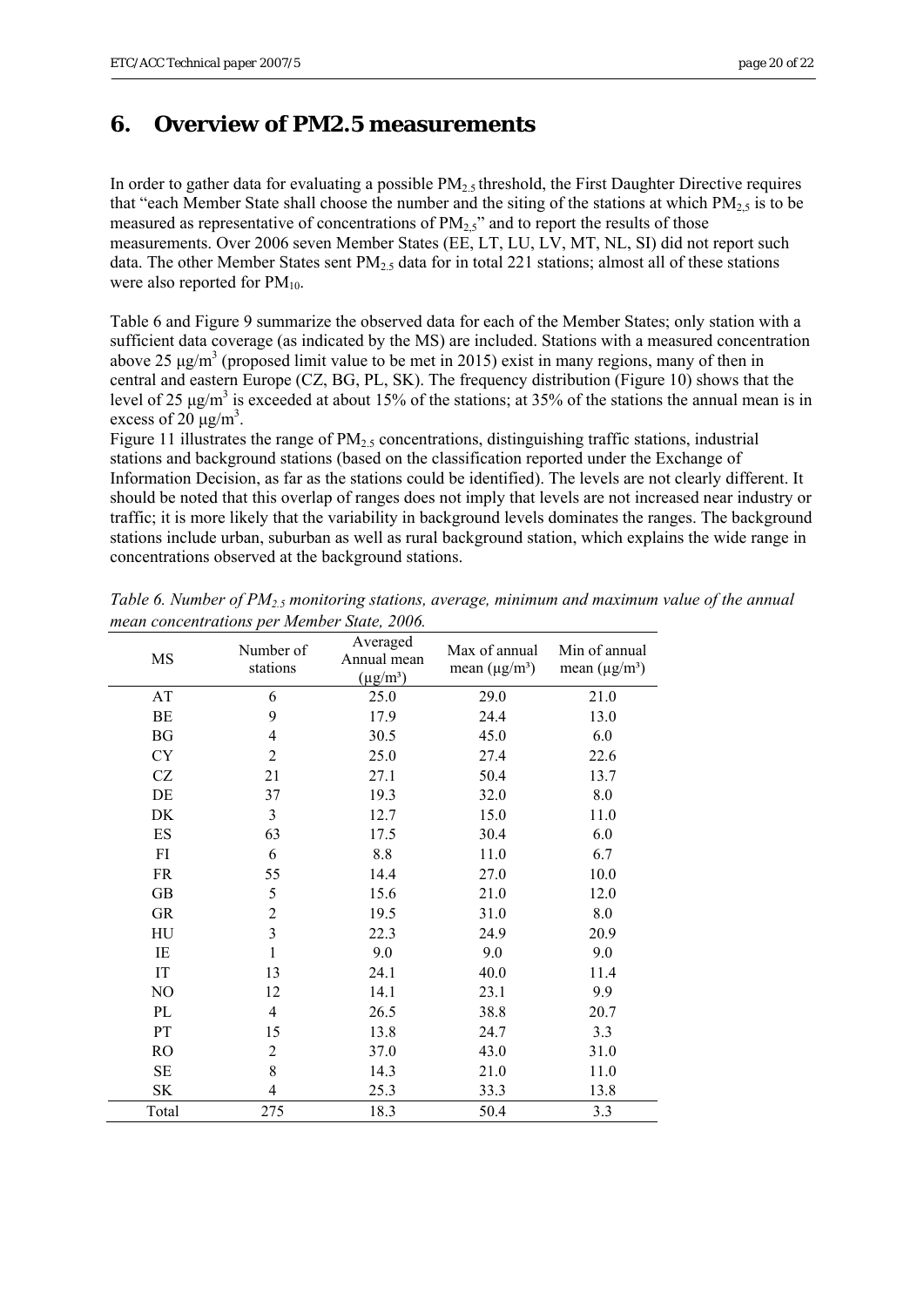

*Figure 9 Annual mean (and maximum / minimum value) PM2.5 concentrations in 2006 per station type.* 



*Figure 10. Frequency distribution on PM2.5 annual mean concentrations, 2006.* 



*Figure 11. Annual mean (and maximum/minimum value) PM*<sub>2.5</sub> concentrations in 2006 per station type.